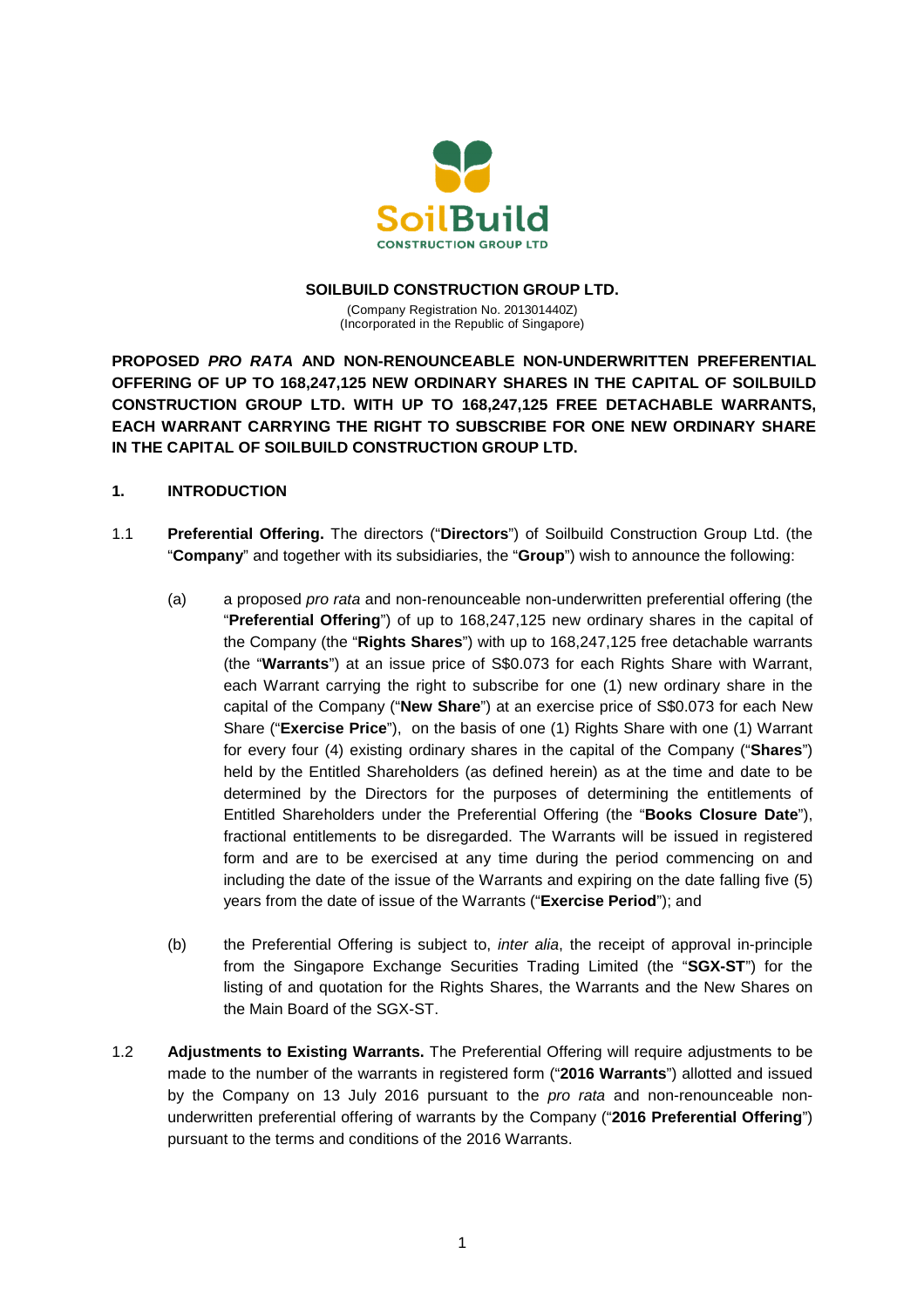## **2. PURPOSE AND USE OF PROCEEDS**

2.1 **Rationale.** The Preferential Offering has been proposed to strengthen the capital base of the Group and to fund the Group's further expansion of its manufacturing and fabrication facilities for premium precast building components and Pre-finished and Pre-finished Volumetric Construction ("**PPVC**") in its plant in Malaysia.

In 2017, the Building and Construction Authority ("**BCA**") launched the Construction Industry Transformation Map with the vision to transform the construction industry into an advanced and integrated sector with widespread adoption of leading technologies. One of the key approaches taken by BCA to achieve the desired vision is the adoption of Design for Manufacturing and Assembly ("**DfMA**") methodology in the industry. In this regard, the Integrated Construction and Precast Hub ("**ICPH**") and PPVC are the key elements for the adoption of DfMA in building supply capacity and capabilities for the built environment.

The construction of the Group's ICPH, as well as the installation of its automated plant and machineries, had been completed in December 2018 and the Group's ICPH currently houses the production of certain large concrete panel slabs, hollow cores concrete, reinforcing steel wire mesh and a wide range of other precast components. In November 2018, the Company also completed the acquisition of the entire issued and paid-up share capital of Precast Concrete Builders Pte. Ltd. ("**Precast Concrete Builders**") (formerly known as Sembcorp EOSM Pte. Ltd.) (the "**2018 Acquisition**") which (together with its subsidiaries) is principally engaged in the provision of design, construction, fabrication and manufacturing of PPVC modular components and other building materials in Singapore, Malaysia and India.

The 2018 Acquisition provided the Group with additional plant facilities and machineries for the manufacturing and fabrication of premium precast building components and PPVC modular components (including a factory in Pontian (the "**Pontian Factory**"), Johor, Malaysia) to further support the Group's growth in this segment.

The Directors believe that the further expansion of the Group's manufacturing and fabrication facilities in the Pontian Factory would broaden the production scale of the Group for premium precast building components and allow the Group to tap on the anticipated growing demand of such concrete products arising from the Construction Industry Transformation Map. The successful implementation of the DfMA methodologies will also support the creation of a clearer construction project delivery and quality advantage for the Group in the competitive built environment sector.

2.2 **Use of Proceeds.** Taking into consideration the Irrevocable Undertaking (as defined herein), the gross proceeds from the Preferential Offering are approximately S\$12.3 million. The estimated net proceeds from the Preferential Offering after taking into account the estimated expenses of approximately S\$0.3 million for the Preferential Offering are expected to be approximately S\$12.0 million (the "**Net Proceeds**").

Assuming all the Warrants are exercised, the estimated proceeds arising from the exercise of the Warrants will be approximately S\$12.3 million.

The Company intends to use:

(a) up to approximately S\$10.0 million of the Net Proceeds (or up to approximately 83.3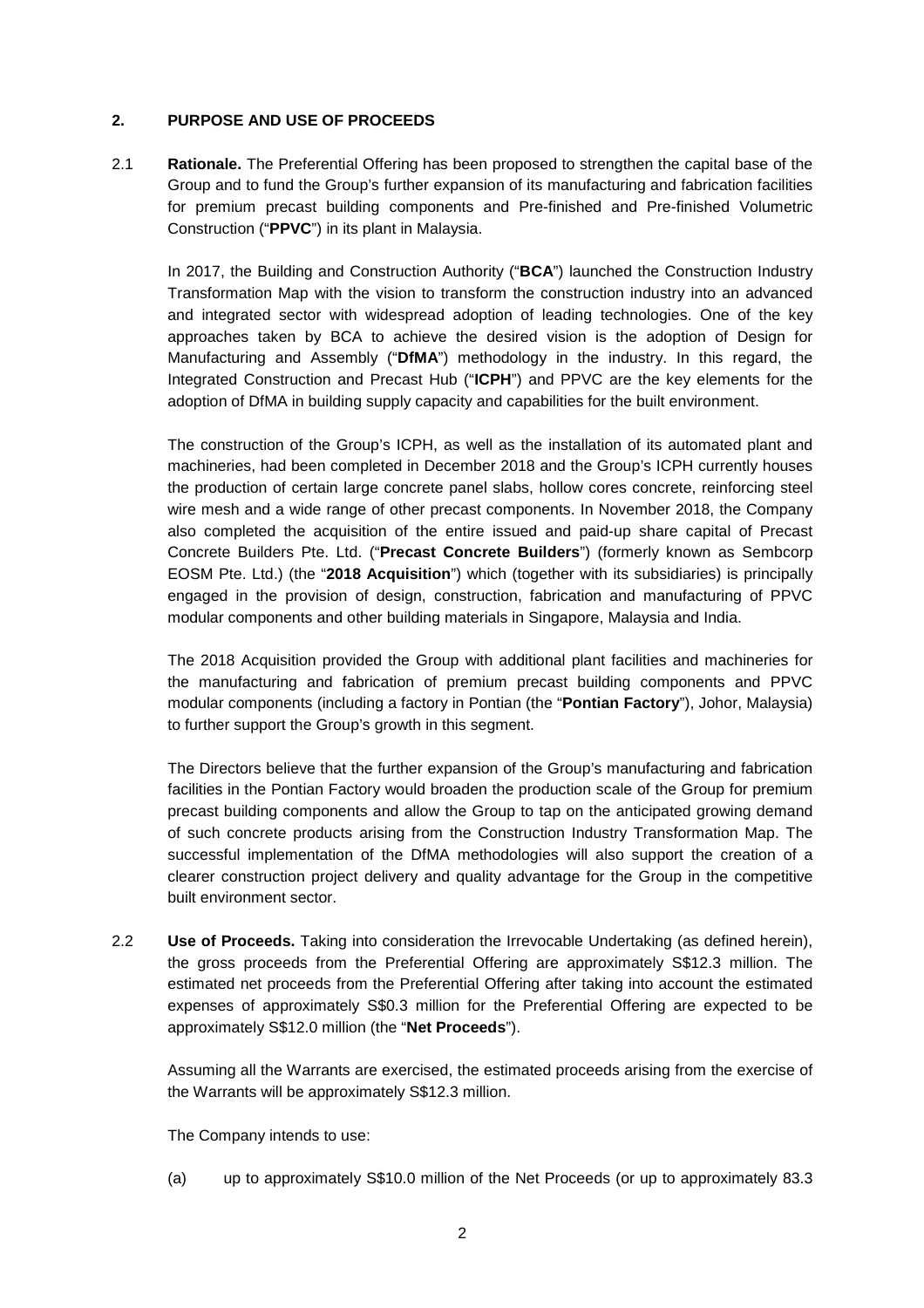per cent. of the Net Proceeds) to fund the expansion of the Pontian Factory; and

(b) the remainder of at least approximately S\$2.0 million of the Net Proceeds (or at least approximately 16.7 per cent. of the Net Proceeds) to fund the acquisition of plant and machinery by the Precast Concrete Builders group of companies (including for the Pontian Factory).

Proceeds from the exercise of the Warrants (the "**Exercise Proceeds**") will be utilised towards the repayment of the Group's bank borrowings. In this regard, the Company has an existing secured term loan of approximately S\$50.0 million which is due in 2021 and which the Group intends to refinance upon maturity. The Company intends to utilise the Exercise Proceeds towards the partial repayment of borrowings under such existing term loan and upon refinancing, under the new loan to be procured for refinancing the existing term loan. The existing term loan had been drawn down to fund the capital expenditure of the Group which include construction cost and procurement of automated plant and machinery for the Group's ICPH as well as acquisition of assets and working capital.

Pending the deployment of the Net Proceeds and the Exercise Proceeds (if any), such proceeds may be deposited with banks and/or financial institutions, invested in short-term money market instruments and/or marketable securities, or used for any other purposes on a short-term basis as the Directors may deem appropriate in the interests of the Group. The Company will make periodic announcements on the utilisation of such proceeds as the funds are materially disbursed and provide a status report on the use of such proceeds in the Company's annual report.

## **3. PREFERENTIAL OFFERING**

3.1 **Eligibility of Shareholders to Participate in the Preferential Offering.** The Company proposes to provisionally allot Rights Shares with Warrants to all shareholders of the Company ("**Shareholders**") who are eligible to participate in the Preferential Offering ("**Entitled Shareholders**"), comprising Entitled Depositors and Entitled Scripholders (both as defined herein).

Entitled Shareholders will be provisionally allotted the Rights Shares with Warrants on the basis of their shareholdings in the Company as at 5.00 p.m. (Singapore time) on the Books Closure Date. Entitled Shareholders are at liberty to accept or decline their provisional allotments of the Rights Shares with Warrants and are eligible to apply for additional Rights Shares with Warrants ("**Excess Rights Shares with Warrants**") in excess of their provisional allotments under the Preferential Offering.

**Entitled Shareholders are prohibited from trading, transferring, assigning or otherwise dealing with (in full or in part) their (a) provisional allotments of the Rights Shares with Warrants or (b) eligibility to apply for Excess Rights Shares with Warrants.**

3.2 **Entitled Depositors.** Shareholders whose Shares are registered in the name of The Central Depository (Pte) Limited ("**CDP**") and whose securities accounts with CDP are credited with Shares as at the Books Closure Date ("**Depositors**") will be provisionally allotted their entitlements on the basis of the number of Shares standing to the credit of their securities accounts with CDP as at the Books Closure Date. To be "**Entitled Depositors**", Depositors must have registered addresses with CDP in Singapore as at the Books Closure Date or must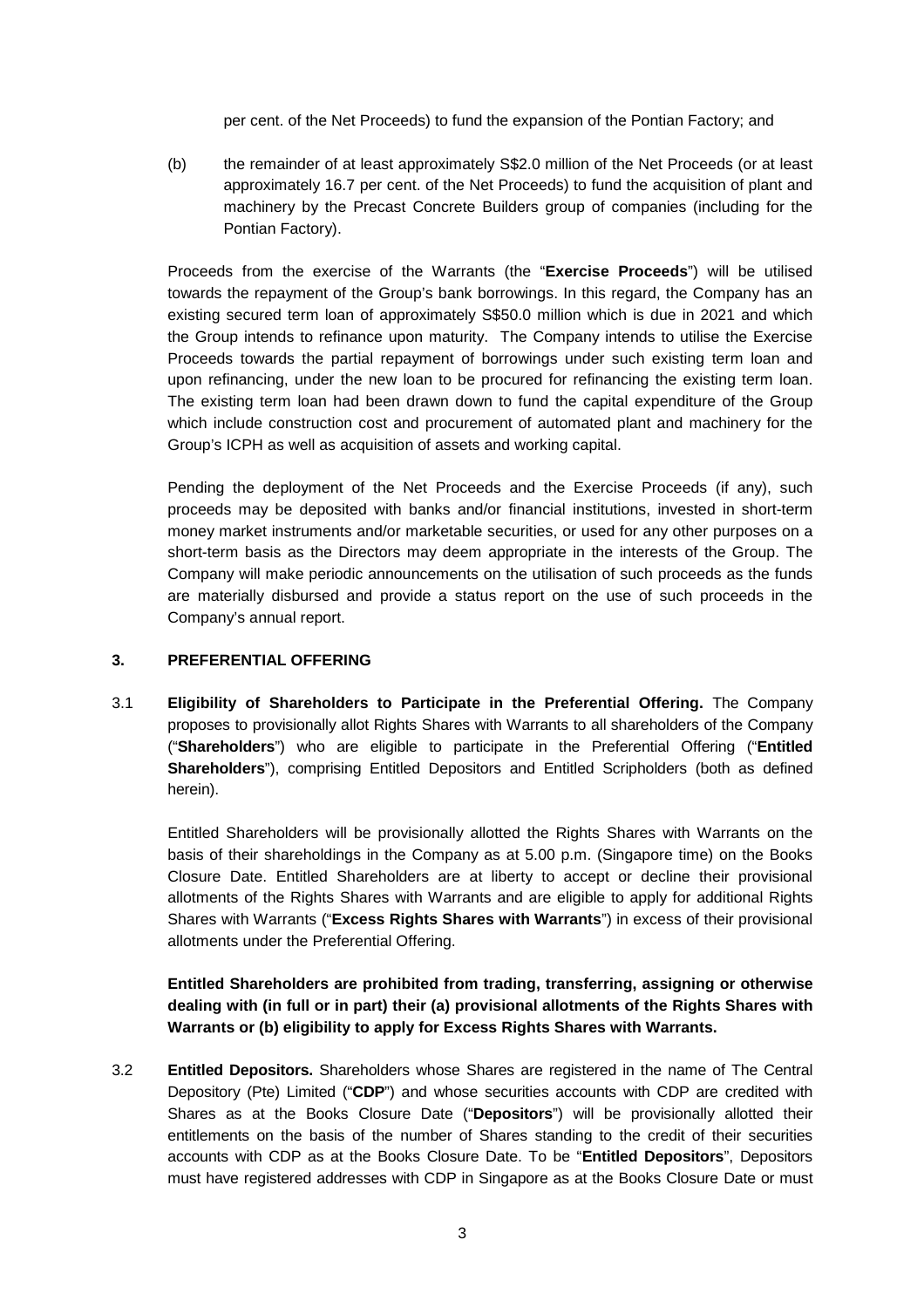have, at least three (3) days on which the SGX-ST is open for securities trading ("**Market Days**") prior to the Books Closure Date, provided CDP with addresses in Singapore for the service of notices and documents.

- 3.3 **Entitled Scripholders.** Duly completed and (where necessary) stamped transfers (in respect of Shares not registered in the name of CDP) together with all relevant documents of title received up to the Books Closure Date by the Company's share registrar, Tricor Barbinder Share Registration Services (a division of Tricor Singapore Pte. Ltd.) (the "**Share Registrar**"), will be registered to determine the provisional entitlements of the transferee (a "**Scripholder**", which term shall include a person who is registered as a holder of Shares and whose share certificates are not deposited with CDP) under the Preferential Offering. To be "**Entitled Scripholders**", Scripholders must have registered addresses in Singapore as at the Books Closure Date or must have, at least three (3) Market Days prior to the Books Closure Date, provided the Share Registrar with addresses in Singapore for the service of notices and documents.
- 3.4 **Foreign Shareholders.** For practical reasons and in order to avoid any violation of the securities legislation applicable in countries other than Singapore, the Preferential Offering is only made in Singapore and the Rights Shares with Warrants will **NOT** be offered to Shareholders with registered addresses outside Singapore and who have not, at least three (3) Market Days prior to the Books Closure Date, provided CDP or the Share Registrar, as the case may be, with addresses in Singapore for the service of notices and documents ("**Foreign Shareholders**").

# **SHAREHOLDERS WITH REGISTERED ADDRESSES OUTSIDE SINGAPORE WHO WISH TO PARTICIPATE IN THE PREFERENTIAL OFFERING SHOULD PROVIDE CDP OR THE SHARE REGISTRAR, AS THE CASE MAY BE, WITH ADDRESSES IN SINGAPORE FOR THE SERVICE OF NOTICES AND DOCUMENTS, AT LEAST THREE (3) MARKET DAYS PRIOR TO THE BOOKS CLOSURE DATE.**

For the avoidance of doubt, even if a Shareholder has provided a Singapore address as aforesaid, the offer of Rights Shares with Warrants under the Preferential Offering to him will be subject to compliance with applicable securities laws outside Singapore. The Company further reserves the right to reject any acceptances of Rights Shares with Warrants and any application for Excess Rights Shares with Warrants under the Preferential Offering where it believes, or has reason to believe, that such acceptances or applications may violate the applicable laws of any jurisdiction.

- 3.5 **Summary of the Terms of the Preferential Offering.** The following is a summary of the principal terms and conditions of the Preferential Offering.
	- **Basis of Provisional Allotment :** Each Entitled Shareholder is entitled to subscribe for one (1) Rights Share with one (1) Warrant for every four (4) existing Shares standing to the credit of the securities account of the Entitled Depositor or held by the Entitled Scripholder, as the case may be, as at the Books Closure Date, fractional entitlements to be disregarded.

Fractional entitlements to the Rights Shares with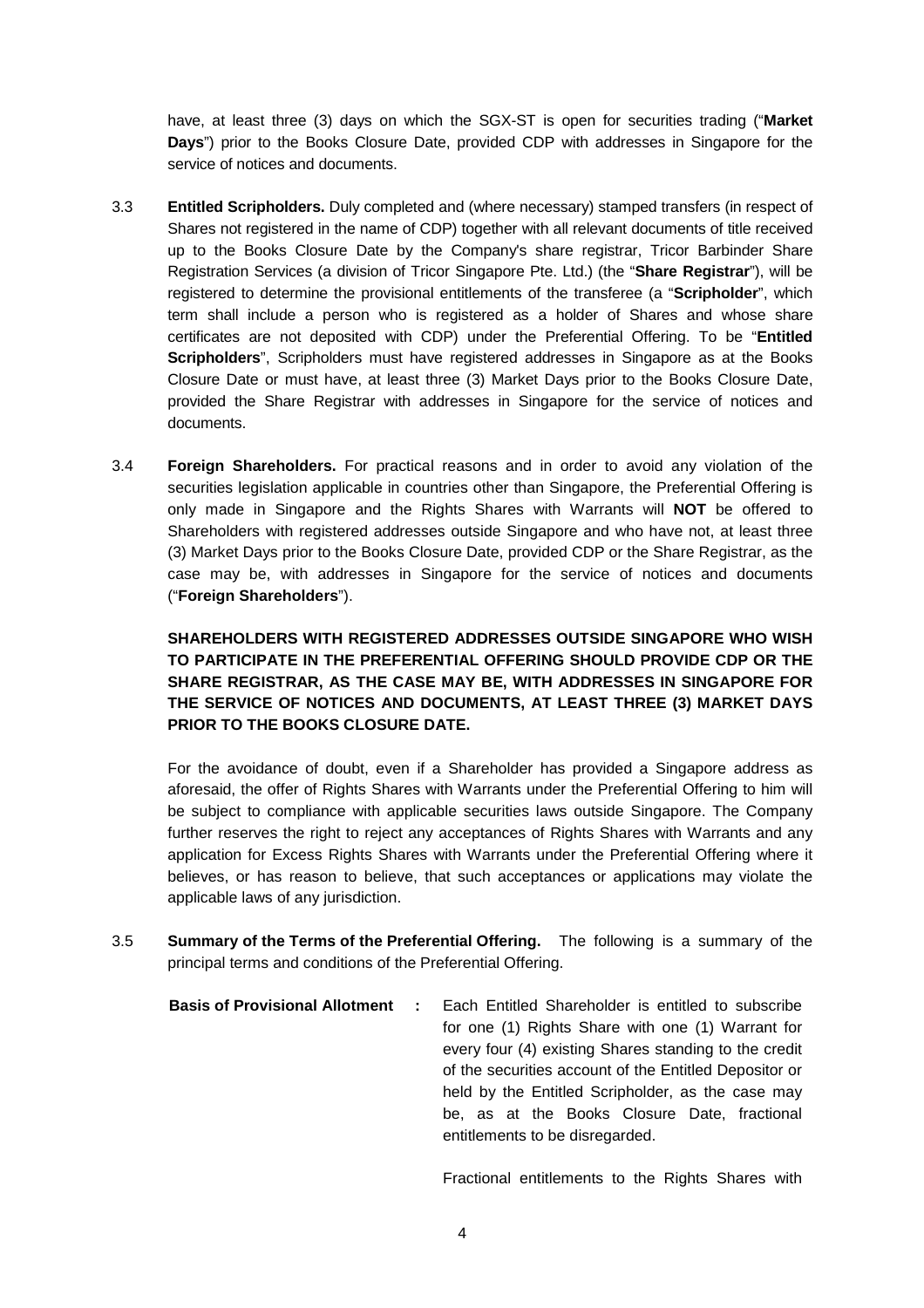Warrants will be aggregated and used with provisional allotments which are not taken up or allotted for any reason to satisfy excess applications for Rights Shares with Warrants (if any) or disposed of or otherwise dealt with in such manner as the Directors may, in their absolute discretion, deem fit for the benefit of the Company.

In the allotment of excess Rights Shares with Warrants, preference will be given to Shareholders for the rounding of odd lots, and Directors and substantial Shareholders who have control or influence over the Company in connection with the day-to-day affairs of the Company or the terms of the Preferential Offering, or have representation (direct or through a nominee) on the board of the Company, including Mr Lim Chap Huat, will rank last in priority for rounding of odd lots and allotment of excess Rights Shares with Warrants.

Subject to the terms and conditions of the Warrants (the form of which is substantially set out in the Appendix to this Announcement) to be set out in the instrument constituting the Warrants (the "**Instrument**"), each Warrant shall entitle its holder (the "**Warrantholder**"), at any time during the Exercise Period, to subscribe for one (1) New Share at the Exercise Price.

**Issue Price 19 Start Example 2018 :** S\$0.073 for each Rights Share with Warrant. The Rights Shares with Warrants are payable in full upon acceptance and/or application.

> The Issue Price represents (a) a discount of approximately 8.8% to the weighted average price for trades done on the SGX-ST for the full market day of 9 May 2019, being the date of this Announcement, of S\$0.08002 per Share; and (b) a discount of approximately 7.1% to the theoretical ex-rights price of S\$0.07862 (being the theoretical market price of each Share assuming the completion of the Preferential Offering, and which is calculated based on the weighted average price for trades done on the SGX-ST for the full market day of 9 May 2019, being the date of this Announcement, of S\$0.08002 per Share, assuming all the Rights Shares with Warrants are subscribed for and none of the Warrants are exercised).

```
Exercise Price : The Exercise Price for each Warrant shall be
```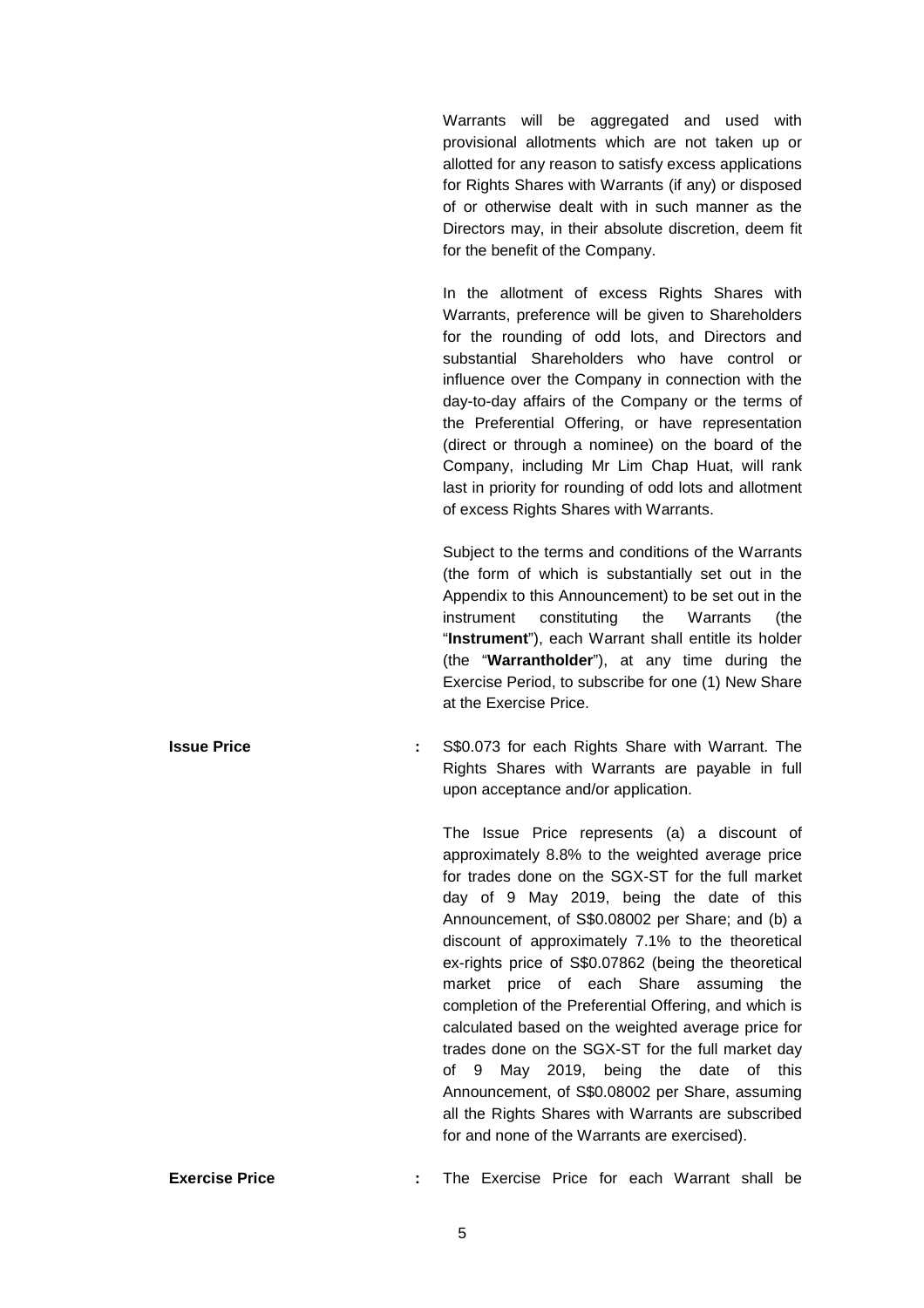S\$0.073 per New Share.

**Exercise Period :** The Warrants may be exercised at any time during the Exercise Period, subject to the terms and conditions of the Warrants to be set out in the Instrument.

> At the expiry of the Exercise Period, any Warrants which have not been exercised will lapse and cease to be valid for any purpose. The expiry of the Warrants will be announced through a SGXNET announcement to be posted on the internet at the SGX-ST's website http://www.sgx.com and the notice of expiry will be sent to all Warrantholders at least one month before the Expiration Date.

- **Status of Rights Shares :** The Rights Shares will, upon allotment and issue, rank *pari passu* in all respects with the then existing Shares, except that they will not rank for any dividends, rights, allotments or other distributions, the record date for which falls before the date of allotment and issue of the Rights Shares.
- **Status of New Shares :** The New Shares will, upon allotment and issue, rank *pari passu* in all respects with the then existing Shares, except that they will not rank for any dividends, rights, allotments or other distributions, the record date for which falls before the date of allotment and issue of the New Shares.
- **Number of Rights Shares, Warrants and New Shares to be issued :** Based on the number of issued Shares as at the date of this Announcement comprising 672,988,500 Shares (of which none are held in treasury) and assuming that there is no change in the number of issued Shares as at the Books Closure Date, the Company will issue up to 168,247,125 Rights Shares and 168,247,125 Warrants under the Preferential Offering, and up to 168,247,125 New Shares upon the exercise of the Warrants.

As at the date of this Announcement, the Company has outstanding 2016 Warrants which carry the right to subscribe for an aggregate of 166,683,500 new Shares at an exercise price of S\$0.18 per new Share in accordance with the terms and conditions of the 2016 Warrants<sup>1</sup>. As the 2016 Warrants are

<sup>1</sup> The number of new Shares and the exercise of the 2016 Warrants disclosed does not include any additional Shares that may be issued or, as the case may be, does not take into account any change to the exercise price pursuant to any adjustments that may be made to the 2016 Warrants in accordance with the terms and conditions of the 2016 Warrants as a result of the Preferential Offering.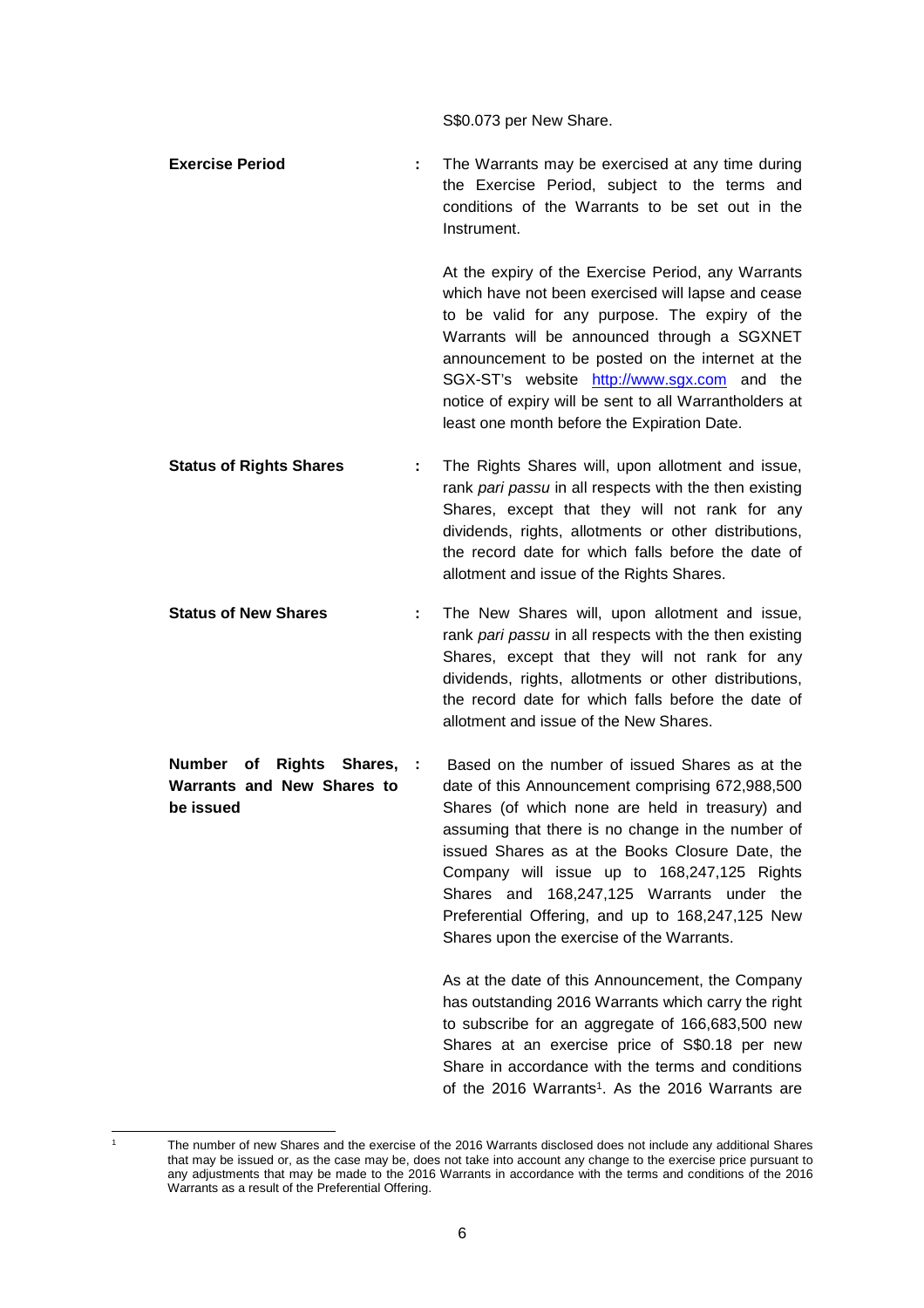out-of-the-money as at the date of this Announcement, it is assumed that none of the 2016 Warrants will be exercised on or before the Books Closure Date and the Company has not, as at the date of this Announcement, received any exercise notice for the exercise of any of the 2016 Warrants.

As at the date of this Announcement, there are no outstanding options under the Soilbuild Construction Employee Share Option Scheme or awards under the Soilbuild Construction Performance Share Plan.

**Adjustments :** The Exercise Price and/or the number of Warrants to be held by each Warrantholder will be subject to adjustment(s) under certain circumstances as set out in the terms and conditions of the Warrants to be set out in the Instrument. Any additional warrants issued pursuant to such adjustment shall rank *pari passu* with the Warrants and will for all purposes form part of the same series.

**Modification of rights of Warrantholders :** The Company may, without the consent of the Warrantholders but in accordance with the terms and conditions of the Warrants to be set out in the Instrument, effect any modification to the Warrants, the Warrant agency agreement or the Instrument, which, in the opinion of the Company, is not materially prejudicial to the interests of the Warrantholders, or which, in the Company's opinion, is to correct a manifest error or to comply with mandatory provisions of Singapore law; and/or effect any modification to the Warrants or the Instrument which, in the Company's opinion, is to vary or replace provisions relating to the transfer or exercise of the Warrants including the issue of the New Shares arising from the exercise thereof or meetings of the Warrantholders in order to facilitate trading in or the exercise of the Warrants or in connection with the implementation and operation of the book entry (scripless) settlement system in respect of trades of the Company's securities on the Main Board of the SGX-ST, provided that such modification is not materially prejudicial to the interests of the Warrantholders.

> Any such modification will be binding on the Warrantholders and will be notified to them in accordance with the terms and conditions of the Warrants to be set out in the Instrument as soon as practicable thereafter.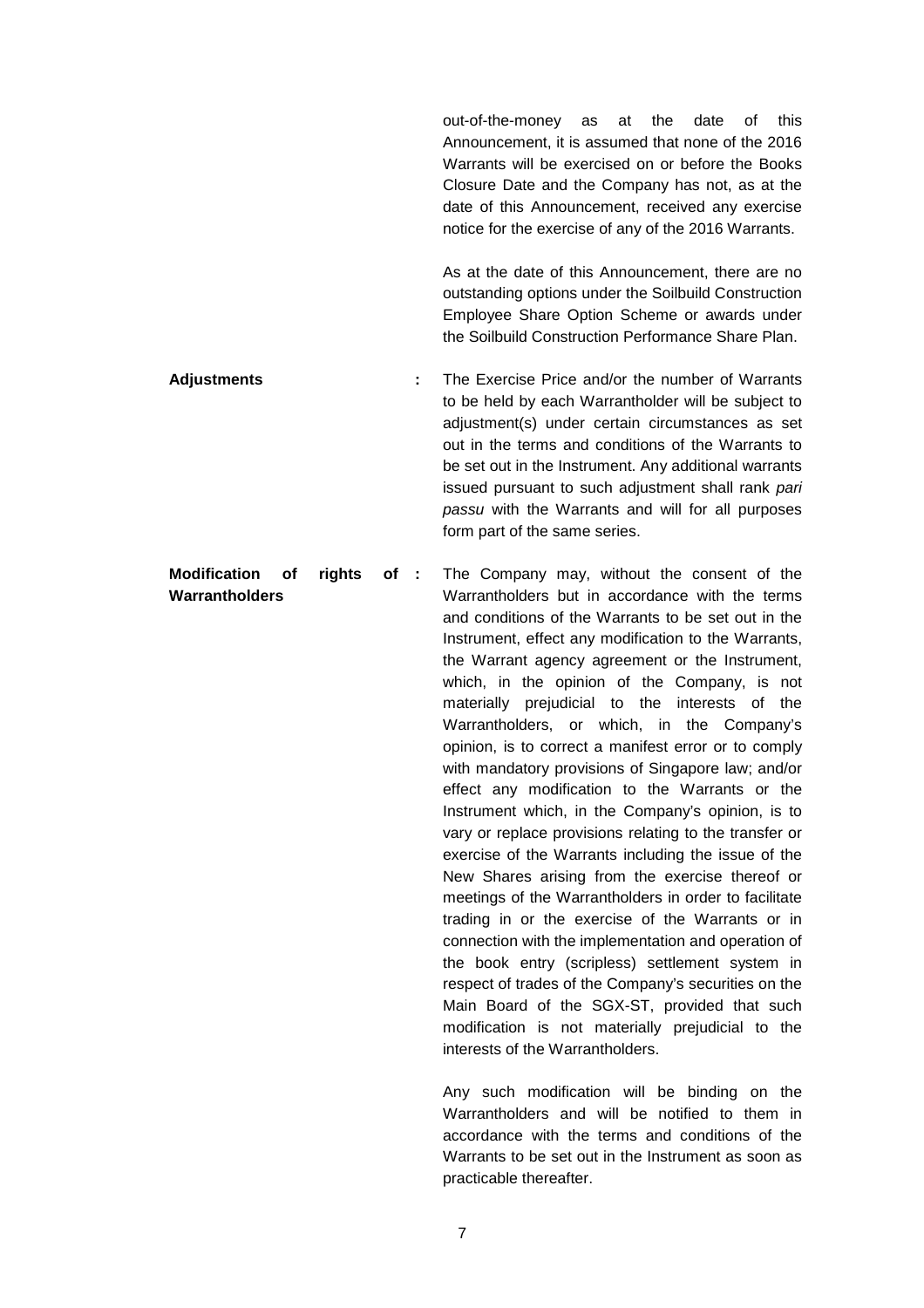Any material alteration to the terms and/or conditions of the Warrants after the issue thereof to the advantage of the Warrantholders and prejudicial to Shareholders is subject to the approval of the Shareholders in general meeting, except where the alterations are made pursuant to the terms and conditions of the Warrants to be set out in the Instrument.

Any alteration to the terms and/or conditions of the Warrants after the issue thereof must be approved by the SGX-ST, except where the alterations are made pursuant to the terms and conditions of the Warrants to be set out in the Instrument.

**Winding-up :** Where there is a members' voluntary winding-up of the Company (other than a winding-up for the purpose of reconstruction or amalgamation), the Warrantholders may elect, in accordance with the terms and conditions of the Warrants to be set out in the Instrument, to be treated as if they had immediately prior to the commencement of such winding-up exercised the Warrants and had on such date been the holders of the New Shares to which they would have become entitled pursuant to such exercise.

> Subject to the foregoing, if the Company is woundup for any reason other than a members' voluntary winding-up, all Warrants which have not been exercised at the date of the passing of such resolution shall lapse and the Warrants shall cease to be valid for any purpose.

- **Further issue of Shares :** Subject to the terms and conditions of the Warrants to be set out in the Instrument, the Company shall be at liberty to issue Shares to Shareholders either for cash or as bonus distributions and further subscription rights upon such terms and conditions as the Company sees fit. However, the Warrantholders shall not have any participation rights in any further issues of Shares by the Company unless otherwise resolved by the Company in general meeting or in the event of a take-over offer to acquire Shares.
- **Transfer and transmission :** The procedure for the transfer and transmission of the Warrants is set out in the terms and conditions of the Warrants to be set out in the Instrument.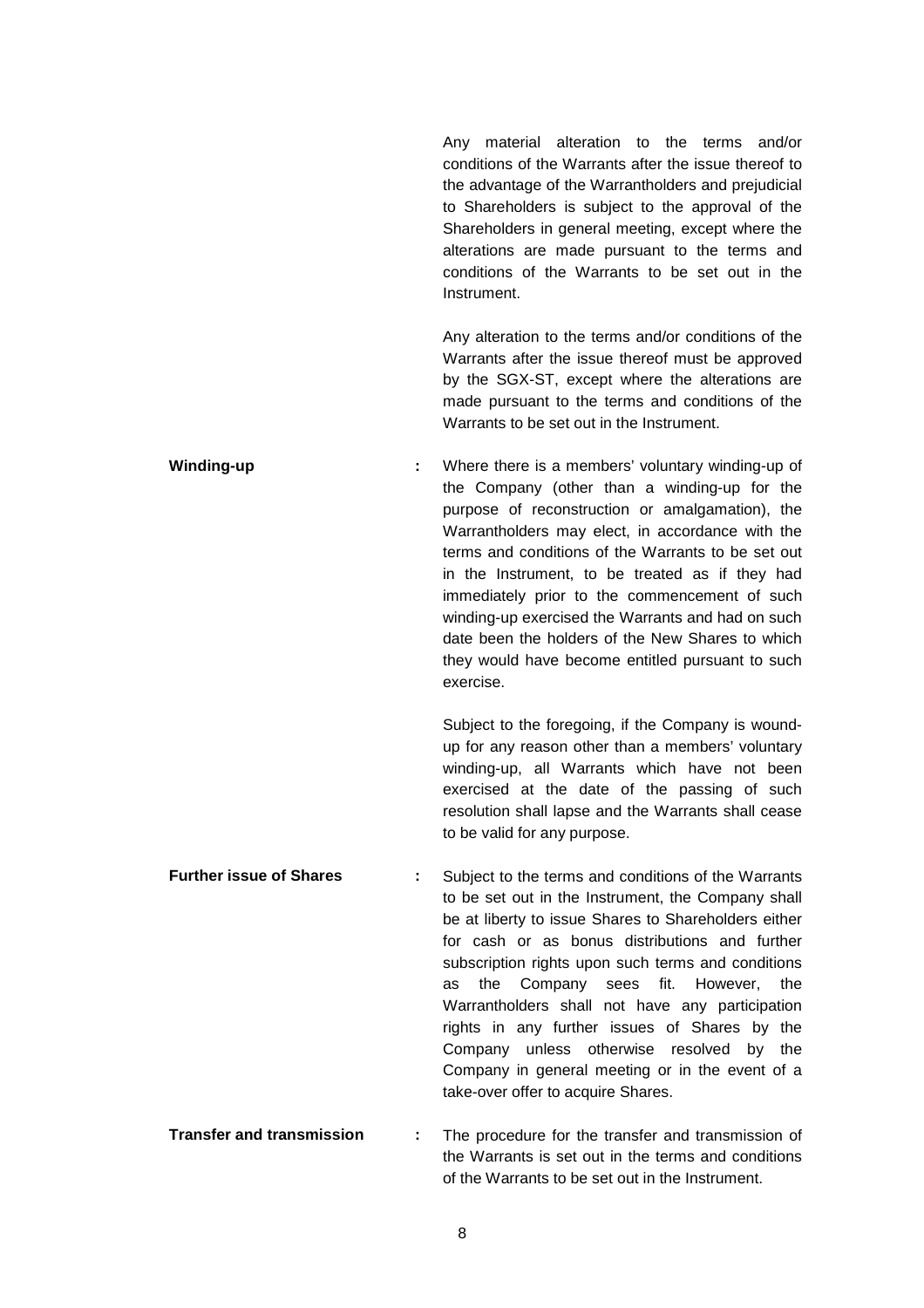- **Irrevocable Undertaking :** Mr Lim Chap Huat has given an irrevocable undertaking to the Company to subscribe and pay in full for his entitlements under the Preferential Offering and to make excess application(s) to effectively take up any Rights Shares with Warrants which are not validly subscribed and/or applied for at the close of the Preferential Offering after satisfaction of all applications and excess applications (if any) for the Rights Shares with Warrants.
- **Non-underwritten :** In view of the Irrevocable Undertaking by Mr Lim Chap Huat, the Company has decided to proceed with the Preferential Offering on a non-underwritten basis. The Directors are of the reasonable opinion that there is no minimum amount which must be raised from the Preferential Offering.
- **Listing and Trading :** An application will be made by the Company to obtain the SGX-ST's approval for the listing of and quotation for the Rights Shares, the Warrants and the New Shares.

Upon the listing and quotation of the Rights Shares, the Warrants and the New Shares on the Main Board of the SGX-ST, the Rights Shares, the Warrants and the New Shares will be traded on the Main Board of the SGX-ST under the book-entry (scripless) settlement system. For the purposes of trading on the Main Board of the SGX-ST, each board lot of Shares or, as the case may be, Warrants will comprise 100 Shares or, as the case may be, 100 Warrants.

The listing and quotation of the Warrants on the SGX-ST is subject to, *inter alia*, there being a sufficient spread of holdings of the Warrants to provide for an orderly market in the Warrants. Under Rule 826 of the SGX-ST Listing Manual, it is provided that as a guide, the SGX-ST expects at least 100 warrantholders for a class of company warrants. **In the event that permission is not granted by the SGX-ST for the listing of and quotation for the Warrants for any reason, Warrantholders will not be able to trade their Warrants on the SGX-ST.** However, if a holder of the Warrants were to exercise his right, subject to the terms and conditions of the Warrants, to convert his Warrants into New Shares, such New Shares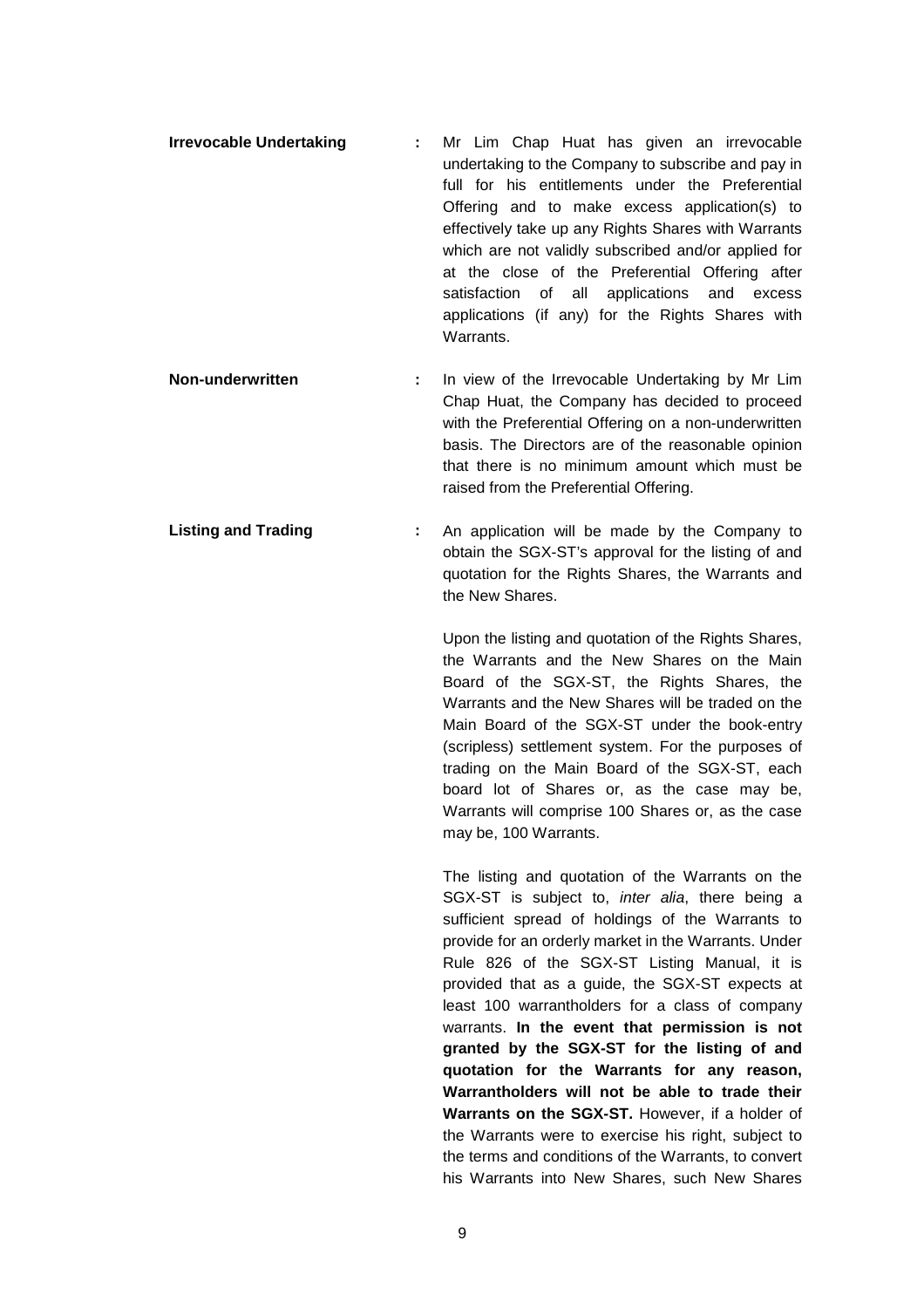will be listed and quoted on the Main Board of the SGX-ST.

- **Trading of Odd Lots :** Shareholders or, as the case may be, Warrantholders who hold odd lots of Shares or, as the case may be, Warrants (that is, lots other than board lots of 100 Shares or, as the case may be, Warrants) and who wish to trade in odd lots are able to trade odd lots of Shares or, as the case may be, Warrants on the SGX-ST's Unit Share Market. The Unit Share Market is a ready market for trading of odd lots of Shares or, as the case may be, Warrants with a minimum size of one (1) Share or, as the case may be, one (1) Warrant.
- **Acceptance, excess application and payment procedures :** The procedures for, and the terms and conditions applicable to, the acceptances of the provisional allotments of the Rights Shares with Warrants and the applications for Excess Rights Shares with Warrants, including the different modes of acceptance or application and payment, will be contained in an instruction booklet to be issued by the Company in connection with the Preferential Offering (the "**Instruction Booklet**") and in the application form for the Rights Shares with Warrants and Excess Rights Shares with Warrants ("**ARE**") and the provisional allotment letter ("**PAL**"). The Instruction Booklet and (in the case of Entitled Depositors), the ARE or (in the case of Entitled Scripholders) the PAL will be despatched by the Company to Entitled Shareholders in due course. A further announcement on the despatch will be made by the Company at the appropriate time.

**As the Preferential Offering is made on a nonrenounceable basis, the provisional allotment of Rights Shares with Warrants cannot be renounced in favour of a third party or traded on the SGX-ST.**

**Use of CPF Funds :** Shareholders who have previously purchased Shares using their Central Provident Fund ("**CPF**") investible savings (the "**CPF Funds**") under the Central Provident Fund Investment Scheme ("**CPFIS**") ("**CPF Members**") can only use, subject to applicable CPF rules and regulations, monies standing to the credit of their respective investment accounts maintained with a CPF agent bank for the purpose of investment of CPF Funds under the CPFIS – Ordinary Account ("**CPF Investment**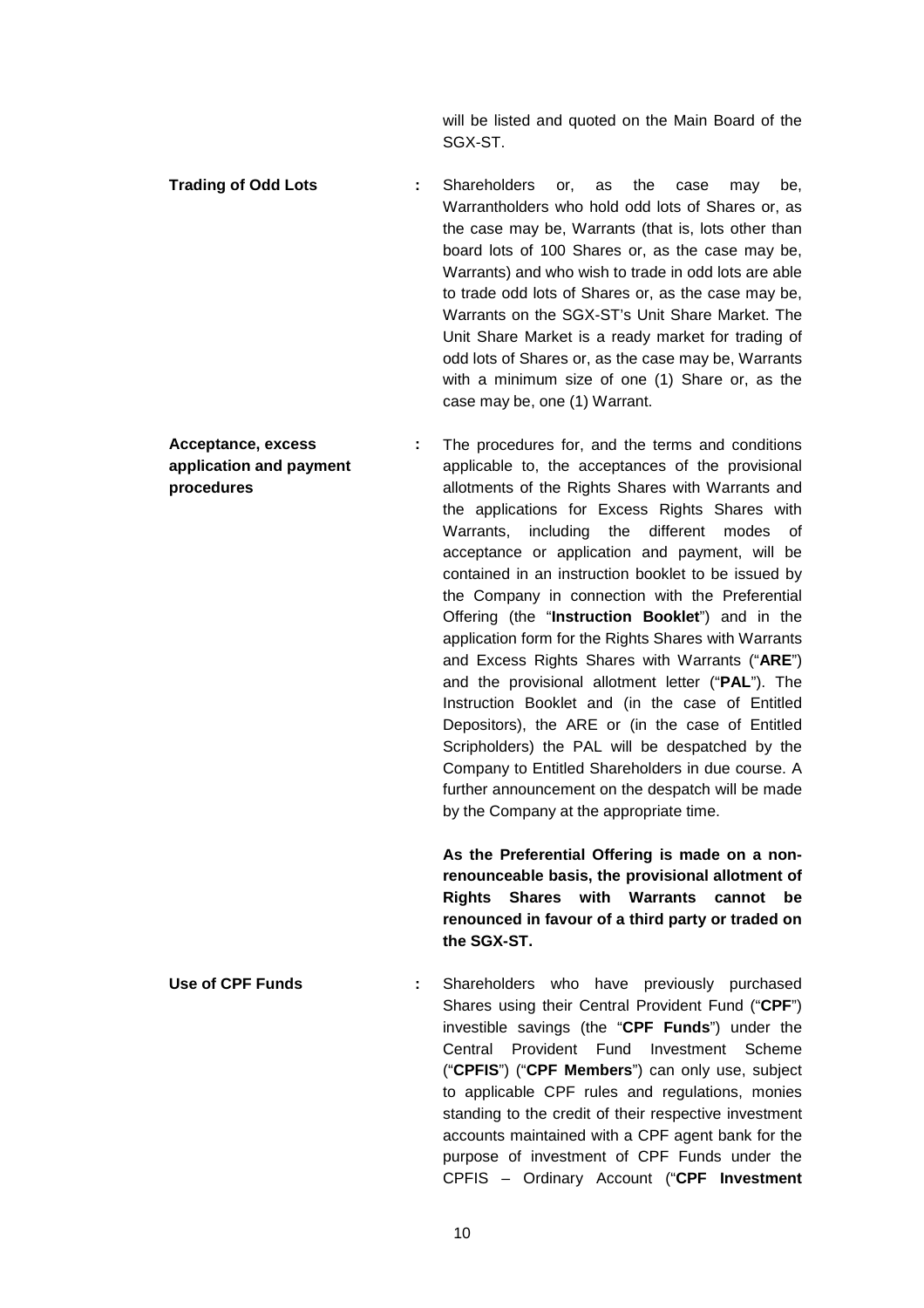**Accounts**") to pay for the acceptance of their provisional allotments of Rights Shares with Warrants and (if applicable) application for excess Rights Shares with Warrants and subsequently the Exercise Price of the Warrants (if applicable).

Such CPF Members who wish to accept their provisional allotments of Rights Shares with Warrants and (if applicable) apply for excess Rights Shares with Warrants or, as the case may be, pay for the Exercise Price of the Warrants using their CPF Funds must have sufficient funds in their CPF Investment Accounts and will need to instruct their respective CPF agent banks with whom they hold their CPF Investment Accounts, to accept the provisional allotments of Rights Shares with Warrants and (if applicable) apply for excess Rights Shares with Warrants on their behalf in accordance with the terms and conditions of the Instruction Booklet or, as the case may be, to pay for the Exercise Price of the Warrants on their behalf in accordance with the terms and conditions of the Warrants to be set out in the Instrument.

In the case of insufficient CPF Funds or stock limit, CPF Members could top-up cash into their CPF Investment Accounts before instructing their respective CPF agent banks to accept their provisional allotments of Rights Shares with Warrants and (if applicable) apply for excess Rights Shares with Warrants on their behalf or, as the case may be, to pay for the Exercise Price of the Warrants on their behalf.

**Warrant Agent :** Tricor Barbinder Share Registration Services (a division of Tricor Singapore Pte. Ltd.).

**Governing law :** Singapore law.

- 3.6 **Terms and Conditions of the Preferential Offering.** The terms and conditions of the Preferential Offering may be subject to such changes as the Company deems fit.
- 3.7 **Books Closure Date.** The Books Closure Date will be separately announced in due course after approval in-principle of the SGX-ST has been obtained.

# **4. IRREVOCABLE UNDERTAKING**

4.1 **Irrevocable Undertaking.** Mr Lim Chap Huat has given an irrevocable undertaking to the Company to subscribe and pay in full for his entitlements under the Preferential Offering and to make excess application(s) to effectively take up any Rights Shares with Warrants which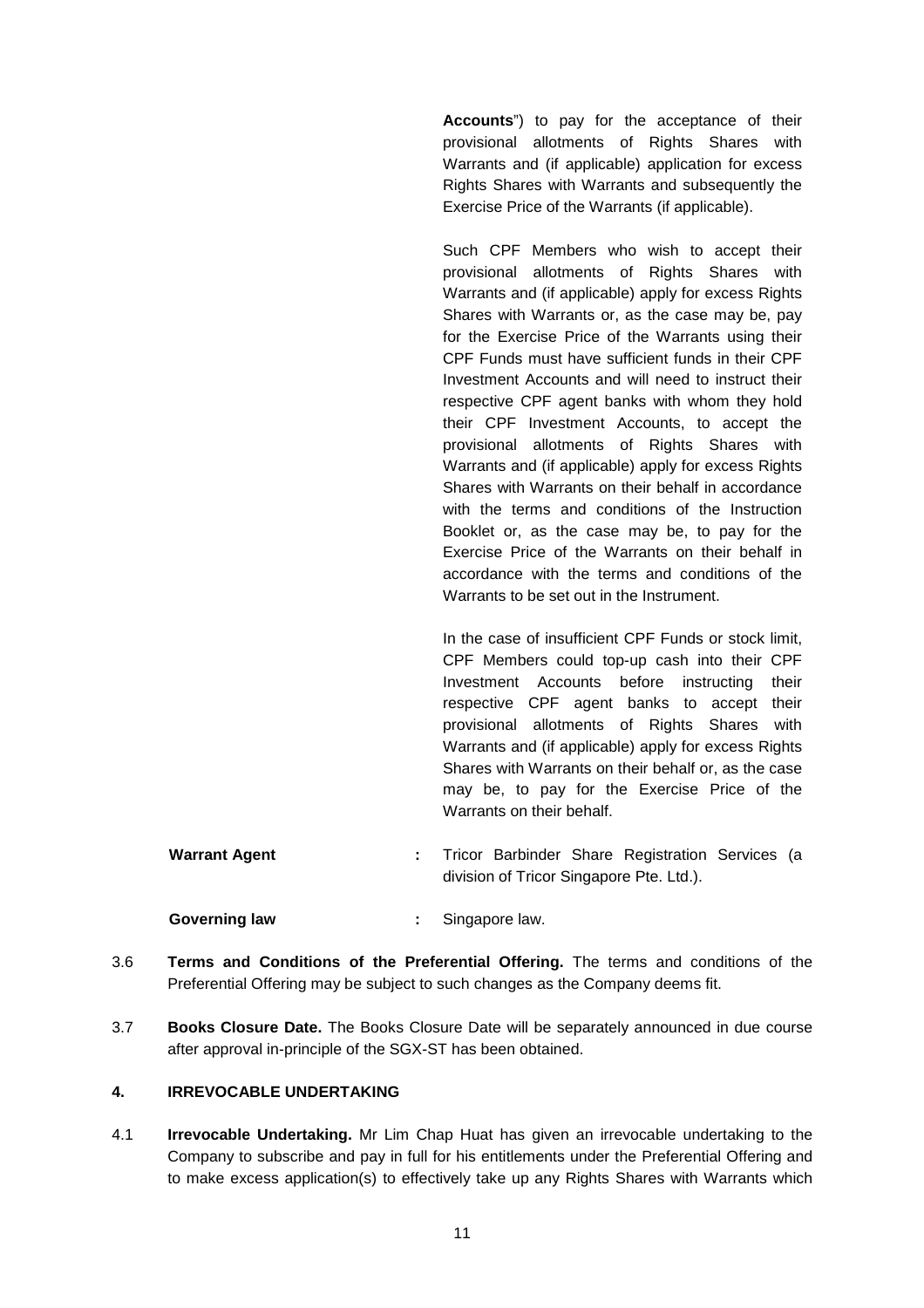are not validly subscribed and/or applied for at the close of the Preferential Offering after satisfaction of all applications and excess applications (if any) for the Rights Shares with Warrants (the "**Irrevocable Undertaking**").

4.2 **Conditions.** The Irrevocable Undertaking by Mr Lim Chap Huat as set out above is subject to and conditional upon the approval in-principle of the SGX-ST (such approval not having been withdrawn or revoked on or prior to the closing date of the Preferential Offering) for the listing of and quotation for the Rights Shares, the Warrants and the New Shares on the SGX-ST and, if such approval is granted subject to conditions, such conditions being acceptable to the Company.

# **5. SINGAPORE CODE ON TAKE-OVERS AND MERGERS**

The Singapore Code on Take-overs and Mergers (the "**Code**") regulates the acquisition of ordinary shares of public companies, including the Company. Unless exempted, any person acquiring an interest, either on his own or together with parties acting in concert with him, in 30.0% or more of the voting rights in the Company or if such person holds, either on his own or together with parties acting in concert with him, between 30.0% to 50.0% (both inclusive) of the voting rights in the Company, and acquires additional Shares representing more than 1.0% of the voting rights in the Company in any six (6)-month period, must extend a take-over offer for the remaining Shares in the Company in accordance with the provisions of the Code.

In general, the acquisition of instruments convertible into and options in respect of new shares which carry voting rights does not give rise to an obligation to make a mandatory take-over offer under the Code but the exercise of any conversion rights or options will be considered an acquisition of voting rights for the purposes of the Code.

Shareholders who are in doubt as to their obligations, if any, to make a mandatory take-over offer under the Code as a result of any acquisition of Rights Shares and Warrants pursuant to the Preferential Offering and/or the acquisition of New Shares upon the exercise of all or any Warrants should consult the Securities Industry Council and/or their professional advisers immediately.

# 6. **ADJUSTMENTS TO EXISTING WARRANTS**

On 13 July 2016, the Company issued 167,369,000 2016 Warrants pursuant to the 2016 Preferential Offering. The exercise price and/or the number of 2016 Warrants held by each warrantholder will be subject to adjustments under certain circumstances as set out in the instrument by way of a deed poll executed by the Company on 12 July 2016 constituting the 2016 Warrants (the "**2016 Instrument**"). As at the date of this Announcement, the Company has outstanding 2016 Warrants which carry the right to subscribe for an aggregate of 166,683,500 new Shares at an exercise price of S\$0.18 per new Share in accordance with the terms and conditions of the 2016 Warrants.

Pursuant to the terms and conditions of the 2016 Instrument, the Preferential Offering constitutes an event giving rise to an adjustment to the number and exercise price of the 2016 Warrants. Purely for illustrative purposes, on the basis of 672,988,500 issued Shares (of which none are held in treasury) as at the date of this Announcement and assuming that there is no change in the number of issued Shares as at the Books Closure Date and that the Company will issue 168,247,125 Rights Shares: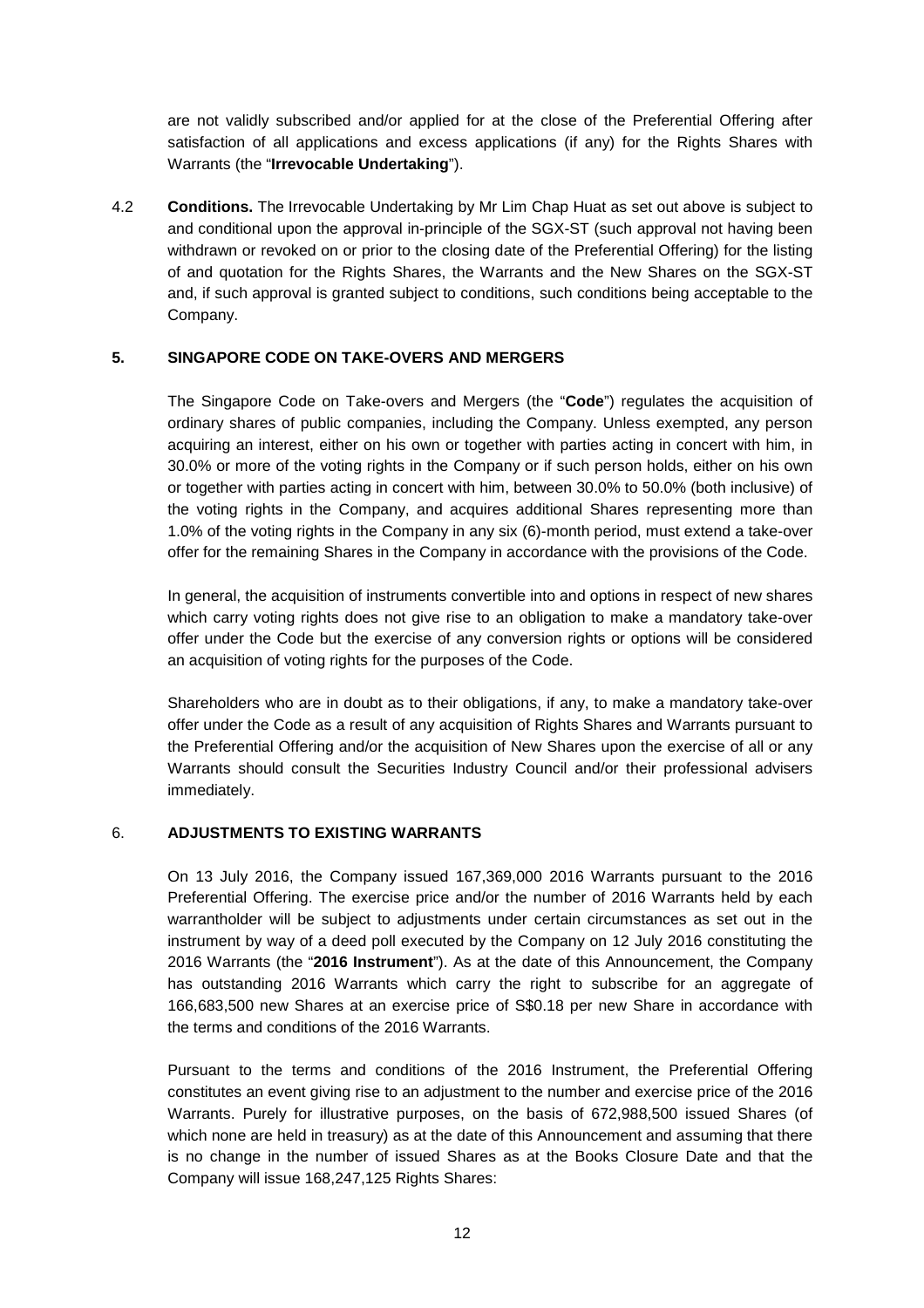- (a) pursuant to Condition 5.2.4 of the 2016 Instrument, the number of 2016 Warrants will be increased by up to 2,164,721 additional 2016 Warrants after applying a ratio of 1.013 to the number of existing 2016 Warrants held by each holder of 2016 Warrants and thereafter rounded downwards to the nearest whole 2016 Warrant; and
- (b) pursuant to Condition 5.2.4 of the 2016 Instrument, the exercise price of the 2016 Warrants will be reduced by S\$0.0023 after applying a ratio of 0.987 to the existing exercise price of the 2016 Warrants and thereafter rounded upwards to the nearest one cent. As the adjusted and rounded exercise price is S\$0.18 which is equivalent to the existing exercise price, there is no change to the exercise price of the 2016 Warrants.

The adjustment to the number of 2016 Warrants will be effective (if appropriate, retroactively) from the commencement of the day next following the closing date for the Preferential Offering.

In accordance with the terms and conditions of the 2016 Warrants, the adjustment to the number of 2016 Warrants will be determined by the Directors in consultation with the Company's auditors and will be announced by the Company and notified to warrantholders in due course.

# **7. APPROVALS**

7.1 **Authority.** The Rights Shares, Warrants and the New Shares are to be issued pursuant to the share issue mandate approved by Shareholders at the annual general meeting of the Company held on 26 April 2019.

The additional 2016 Warrants ("**Additional 2016 Warrants**") and the additional new Shares to be allotted and issued by the Company upon exercise of the Additional 2016 Warrants (the "**Additional New Shares**") are to be issued pursuant to the share issue mandate approved by Shareholders at the annual general meeting of the Company held on 26 April 2016.

- 7.2 **SGX-ST Approval.** The Preferential Offering, the issue of the Additional 2016 Warrants and the issue of the Additional New Shares are subject to the approval in-principle of the SGX-ST for the listing of and quotation for the Rights Shares, the Warrants and the New Shares, as well as the Additional 2016 Warrants and the Additional New Shares, on the Main Board of the SGX-ST. An application will be made by the Company to obtain the SGX-ST's approval for the listing of and quotation for the Rights Shares, the Warrants and the New Shares, as well as the Additional 2016 Warrants and the Additional New Shares. An appropriate announcement (the "**AIP Announcement**") will be made upon the receipt of such in-principle approval from the SGX-ST**.**
- 7.3 **No Prospectus or Offer Information Statement.** As the Preferential Offering will be made pursuant to the exemptions invoked under Sections 273(1)(ce) and 273(1)(cg) of the Securities and Futures Act, Chapter 289 of Singapore (the "**SFA**"), no prospectus or offer information statement will be lodged with the Monetary Authority of Singapore ("**MAS**").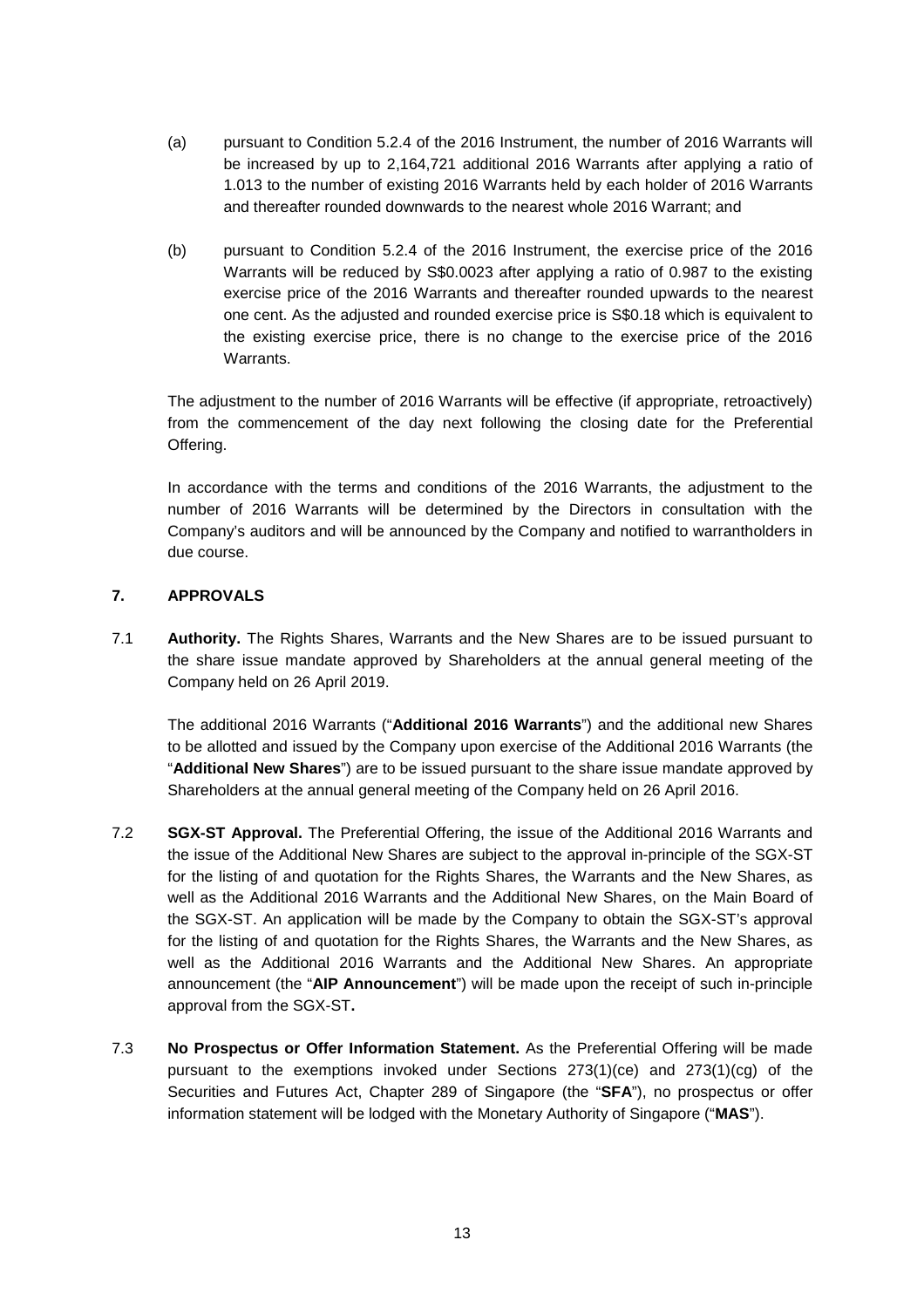#### **8. GENERAL**

- 8.1 **Indicative Timetable.** The indicative timetable for the Preferential Offering will be set out in the AIP Announcement.
- 8.2 **Notification under Section 309B of the SFA.** The provisional allotments of Rights Shares with Warrants, the Rights Shares, the Warrants and the New Shares are prescribed capital markets products (as defined in the Securities and Futures (Capital Markets Products) Regulations 2018) and Excluded Investment Products (as defined in MAS Notice SFA 04- N12: Notice on the Sale of Investment Products and MAS Notice FAA-N16: Notice on Recommendations on Investment Products).

# **BY ORDER OF THE BOARD SOILBUILD CONSTRUCTION GROUP LTD.**

Lim Chap Huat Executive Chairman

9 May 2019

#### **Important Notice**

This announcement is for information only and does not constitute an invitation or offer to acquire, purchase or subscribe for the Rights Shares with Warrants and/or the New Shares.

The value of the Rights Shares, the Warrants, the New Shares and/or Shares and the income derived from them, if any, may fall as well as rise. An investment in the Rights Shares, the Warrants, the New Shares and/or Shares is subject to investment risks, including the possible loss of the principal amount invested.

Investors should note that they will have no right to request the Company to redeem or purchase their Rights Shares, Warrants, New Shares and/or Shares for so long as the Rights Shares, Warrants, New Shares and/or Shares are listed on the SGX-ST. It is intended that the Shareholders and/or Warrantholders (where applicable) may only deal in their Rights Shares, Warrants, New Shares and/or Shares (where applicable) through trading on the SGX-ST. Listing of the Rights Shares, Warrants, New Shares and/or Shares on the SGX-ST does not guarantee a liquid market for the Rights Shares, Warrants, New Shares and/or Shares.

The past performance of the Company is not necessarily indicative of the future performance of the Company.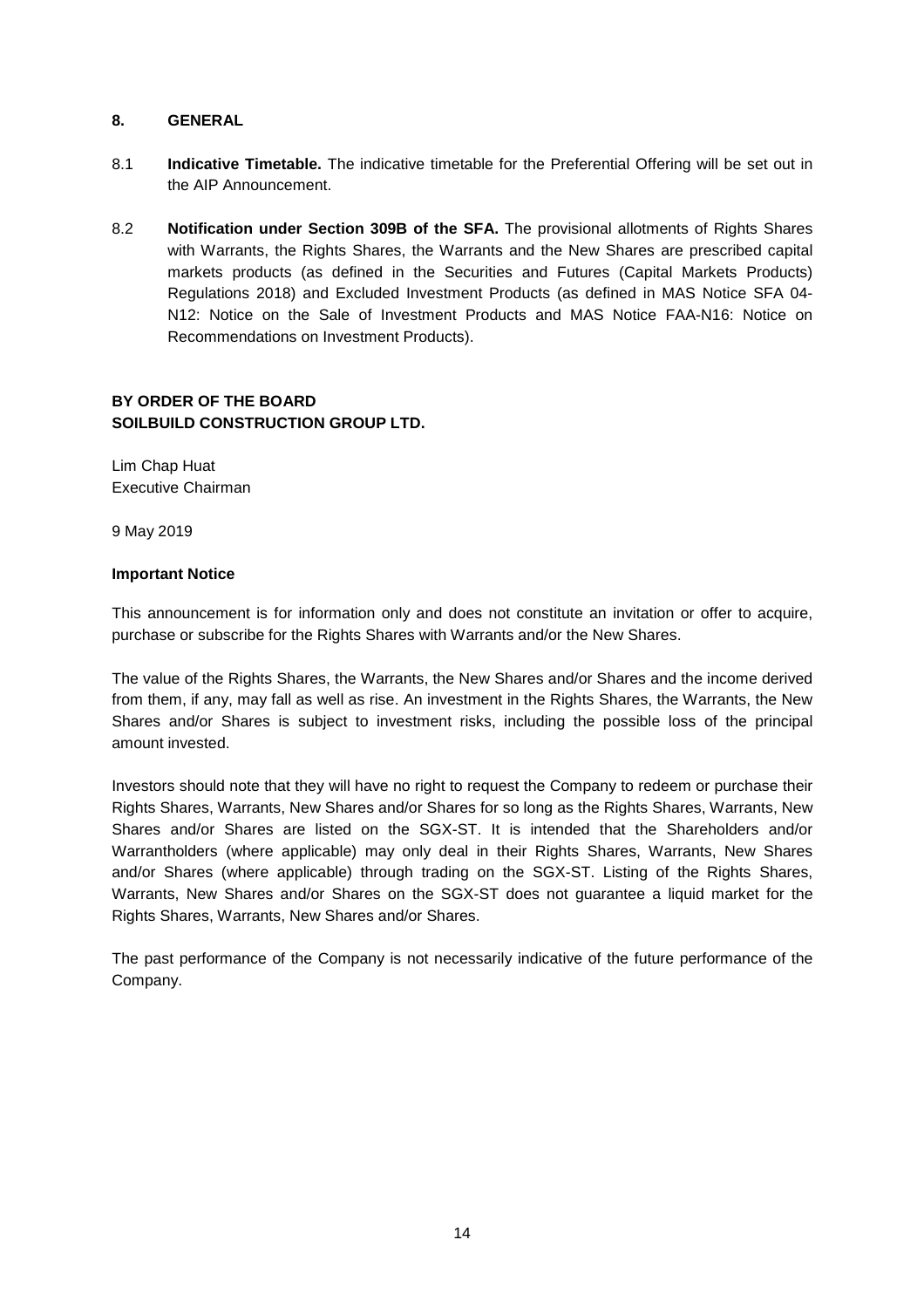#### **APPENDIX**

#### **TERMS AND CONDITIONS OF THE WARRANTS**

The Warrants (as defined herein) to subscribe for new Shares (as defined herein) in the capital of Soilbuild Construction Group Ltd. (the "**Company**") are issued in conjunction with the *pro rata* and non-renounceable non-underwritten preferential offering of up to 168,247,125 new Shares (the "**Rights Shares**") with up to 168,247,125 free detachable warrants (the "**Warrants**") at an issue price of S\$0.073 for each Rights Share with Warrant, each Warrant carrying the right to subscribe for one (1) new Share at an exercise price of S\$0.073 for each new Share, on the basis of one (1) Rights Share with one (1) Warrant for every four (4) existing ordinary shares in the capital of the Company ("**Shares**") held by entitled shareholders of the Company as at ● 2019, being the books closure date determined by the Company for the purposes of determining the entitlements of shareholders of the Company to the Rights Shares with Warrants, fractional entitlements to be disregarded, and are issued subject to and with the benefit of an instrument dated ● 2019 (the "**Instrument**") made by the Company. The issue of the Warrants was authorised by resolutions of the shareholders of the Company passed on 26 April 2019 and by resolutions of the Board of Directors of the Company passed on 2019 and ● 2019. The statements in these terms and conditions of the Warrants (the "**Conditions**") include summaries of, and are subject to, the detailed provisions of the Instrument. Copies of the Instrument are available for inspection at the specified office of the warrant agent referred to in Condition 4.7 (the "**Warrant Agent**") and the Warrantholders (as defined herein) are entitled to the benefit of, are bound by, and are deemed to have notice of, all the provisions of the Instrument.

#### **1. Definitions**

For the purposes of these Conditions and subject as otherwise provided herein:

"**Act**" means the Companies Act, Chapter 50 of Singapore, as the same may be modified, amended or supplemented from time to time;

"**Approved Bank**" means any bank or merchant bank in Singapore of international repute and selected by the Directors;

"**Auditors**" means the auditors for the time being of the Company or, if there shall be joint auditors, any one or more of such auditors or, in the event of their being unable or unwilling to carry out any action requested of them pursuant to the provisions of the Instrument or the Conditions, such other auditors as may be nominated by the Company;

"**Business Day**" means a day (other than a Saturday, Sunday or gazetted public holiday) on which banks in Singapore, the SGX-ST, the Depository and the Warrant Agent are open for business;

"**CPF**" means the Central Provident Fund;

"**CPF Act**" means the Central Provident Fund Act, Chapter 36 of Singapore, as the same may be modified, amended or supplemented from time to time: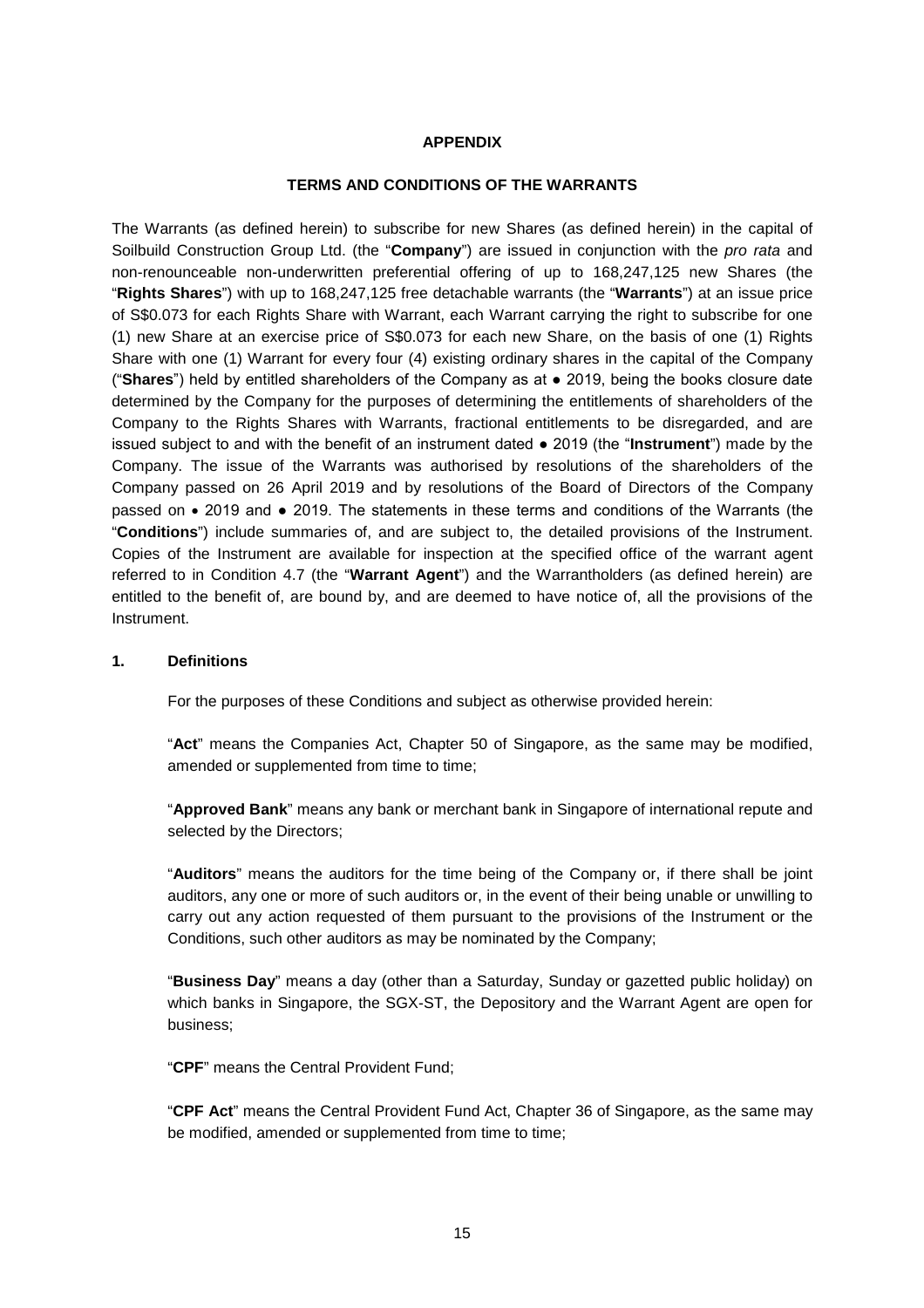"**CPF Agent Bank**" means any bank appointed by the CPF Board to be a bank for the purposes of the CPF Regulations;

"**CPF Board**" means the Board of the CPF established pursuant to the CPF Act;

"**CPF Investment Account**" means an account opened by a member of CPF with a CPF Agent Bank from which money may be withdrawn for, *inter alia*, payment of the Exercise Price arising from the exercise of each Warrant;

"**CPF Regulations**" means the Central Provident Fund (Investment Schemes) Regulations, as the same may be modified, amended or supplemented from time to time;

"**Depositor**" and "**Depository**" shall have the respective meanings ascribed to them in Section 81SF of the Securities and Futures Act, Chapter 289 of Singapore;

"**Directors**" means the directors for the time being of the Company;

"**Exercise Date**" means, in relation to the exercise of a Warrant, the Business Day on which the applicable conditions referred to in Condition 4.1 are fulfilled, or (if fulfilled on different days) on which the last of such conditions is fulfilled, provided that if any such day falls during a period when the Register is closed, then the Exercise Date shall be the next following Business Day on which the Register is open;

"**Exercise Notice**" means a notice (for the time being current and as the same may be modified or amended from time to time) for the exercise of the Warrants, copies of which may be obtained from the Warrant Agent;

"**Exercise Period**" means the period during which the Warrants may be exercised, commencing on and including the date of the issue of the Warrants and expiring at 5.00 p.m. on the Expiration Date, unless such date is a date on which the Register is closed or is not a Market Day, in which event the period shall end on the Market Day prior to the closure of the Register or the immediately preceding Market Day, as the case may be, but excluding such period(s) during which the Register may be closed pursuant to Condition 4.6;

"**Exercise Price**" means, in respect of each Warrant, S\$0.073 for each Share, subject to adjustment(s) in accordance with Condition 5;

"**Expiration Date**" means the date falling on the fifth (5) anniversary of the date of issue of the Warrants;

"**Last Dealt Price**" means, in relation to a Share on a relevant Market Day, the last dealt price per Share for one or more board lots of Shares on that Market Day on which there is trading of the Shares on the SGX-ST;

"**Market Day**" means a day on which the SGX-ST is open for securities trading in Singapore;

"**Register**" means the Register of Warrantholders to be maintained by the Warrant Agent pursuant to Condition 4.6;

"**SGX-ST**" means the Singapore Exchange Securities Trading Limited;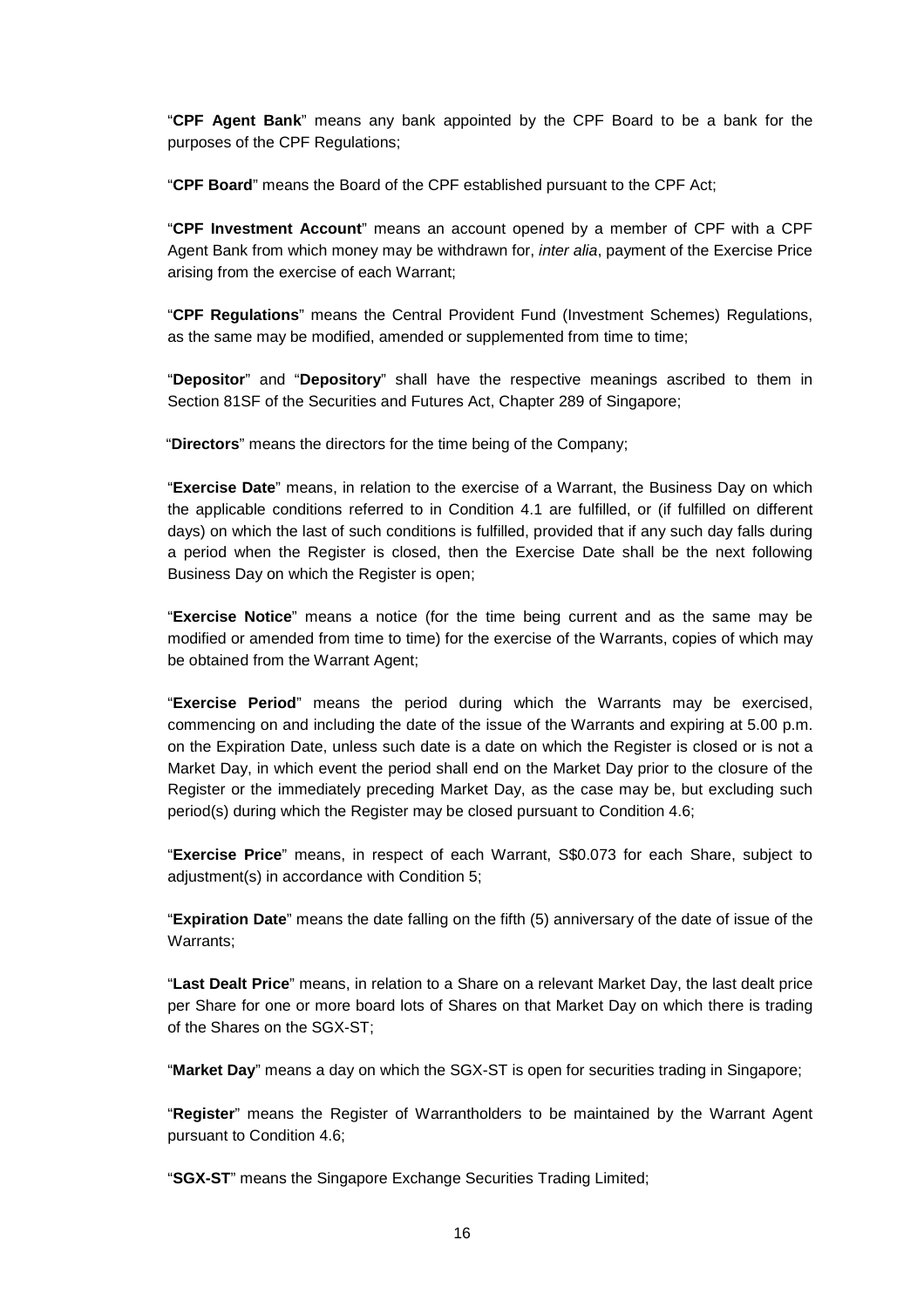"**Securities Account**" means a securities account maintained by a Depositor with the Depository but does not include a securities sub-account;

"**Special Account**" means the account maintained by the Company with a bank in Singapore for the purpose of crediting monies paid by exercising Warrantholders in satisfaction of the Exercise Price in relation to the Warrants exercised by such exercising Warrantholders;

"**Warrant Agency Agreement**" means the Warrant Agency Agreement dated ● 2019 appointing, *inter alia*, the Warrant Agent, as the same may be modified from time to time by the parties thereto, and includes any other agreement (whether made pursuant to the terms of the Warrant Agency Agreement or otherwise) appointing further or other Warrant Agents or amending or modifying the terms of any such appointment;

"**Warrant Certificates**" means the certificates (in registered form) to be issued in respect of the Warrants substantially in the form set out herein, as from time to time modified in accordance with the provisions set out in the Instrument; and

"**Warrantholders**" means the registered holders of the Warrants, except that where the registered holder is the Depository, the term "**Warrantholders**" shall, in relation to Warrants registered in the name of the Depository, include, where the context requires, the Depositors whose Securities Accounts with the Depository are credited with Warrants and provided that for the purposes of Schedule 2 of the Instrument relating to meetings of Warrantholders, such Warrantholders shall mean those Depositors having Warrants credited to their Securities Accounts as shown in the records of the Depository as at a time not earlier than 48 hours prior to the time of a meeting of Warrantholders supplied by the Depository to the Company. The word "**holder**" or "**holders**" in relation to Warrants shall (where appropriate) be construed accordingly.

#### **2. Form and Title**

- 2.1 The Warrants are issued in registered form. Title to the Warrants will be transferable in accordance with Condition 9. The Warrant Agent will maintain the Register on behalf of the Company and except as may be ordered by a court of competent jurisdiction or as may be required by law:
	- 2.1.1 the registered holder of Warrants (other than the Depository); and
	- 2.1.2 (where the registered holder of Warrants is the Depository) each Depositor for the time being appearing in the records maintained by the Depository as having Warrants credited to the Depositor's Securities Account(s),

will be deemed to be and be treated as the absolute owner thereof (whether or not the Company shall be in default in respect of the Warrants or its covenants contained in the Instrument and notwithstanding any notice of ownership or writing hereon or notice of any previous loss or theft of the relevant Warrant Certificate) for the purpose of giving effect to the exercise of the rights constituted by the Warrants and for all other purposes.

2.2 The executors or trustees of a deceased Warrantholder whose Warrants are registered otherwise than in the name of Depository (not being one of several joint holders whose Warrants are registered otherwise than in the name of Depository) and, in the case of the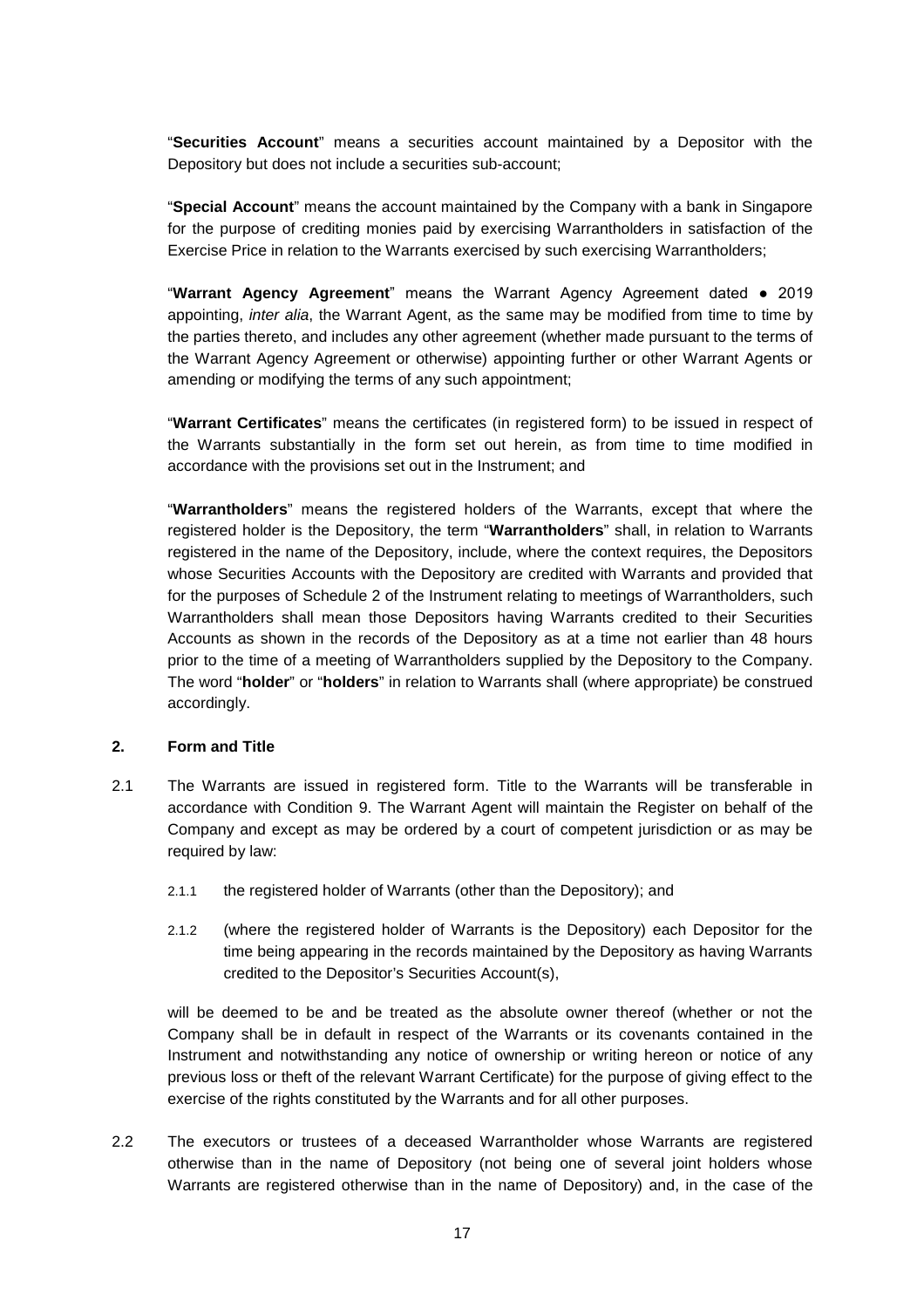death of one or more of several joint holders, the survivor or survivors of such joint holders, shall be the only person(s) recognised by the Company and the Warrant Agent as having title to Warrants registered in the name of a deceased Warrantholder. Such persons shall, on producing to the Warrant Agent such evidence as may be reasonably required by the Warrant Agent to prove their title and on the payment of such fees and expenses referred to in Condition 9, be entitled to be registered as a holder of the Warrants or to make such transfer as the deceased Warrantholder could have made.

- 2.3 If two or more persons are entered into the Register or, as the case may be, the records maintained by the Depository, as joint holders of any Warrant, they shall be deemed to hold the same as joint tenants with the benefit of survivorship subject to the following provisions:
	- 2.3.1 the Company shall not be bound to register more than two persons as the registered joint holders of any Warrant but this provision shall not apply in the case of executors or trustees of a deceased Warrantholder;
	- 2.3.2 joint holders of any Warrant whose names are entered into the Register or, as the case may be, the relevant records maintained by the Depository shall be treated as one Warrantholder;
	- 2.3.3 the Company shall not be bound to issue more than one Warrant Certificate for a Warrant registered jointly in the names of several persons and delivery of a Warrant Certificate to the joint holder whose name stands first in the Register shall be sufficient delivery to all; and
	- 2.3.4 the joint holders of any Warrant whose names are entered into the Register or, as the case may be, the relevant records maintained by the Depository shall be liable severally as well as jointly in respect of all payments which ought to be made in respect of such Warrant.

#### **3. Exercise Rights**

- 3.1 Each Warrantholder shall have the right, by way of exercise of a Warrant, at any time during normal business hours on any Business Day (before 3.00 p.m. on any Business Day prior to the Expiration Date and before 5.00 p.m. on the Expiration Date) during the Exercise Period in the manner set out in Condition 4 and otherwise on the terms and subject to the Conditions set out below, to subscribe for one Share at the Exercise Price, subject to adjustment(s) in accordance with Condition 5, on the Exercise Date applicable to such Warrant.
- 3.2 At the expiry of the Exercise Period, any Warrants which have not been exercised will lapse and cease to be valid for any purpose.
- 3.3 Any Warrant in respect of which the Exercise Notice shall not have been duly completed and delivered in the manner set out below under Condition 4 to the Warrant Agent on or before 5.00 p.m. on the Expiration Date shall become void.

#### **4. Procedure for Exercise of Warrants**

#### 4.1 **Lodgment Conditions**

In order to exercise one or more Warrants, a Warrantholder must fulfil all the following conditions: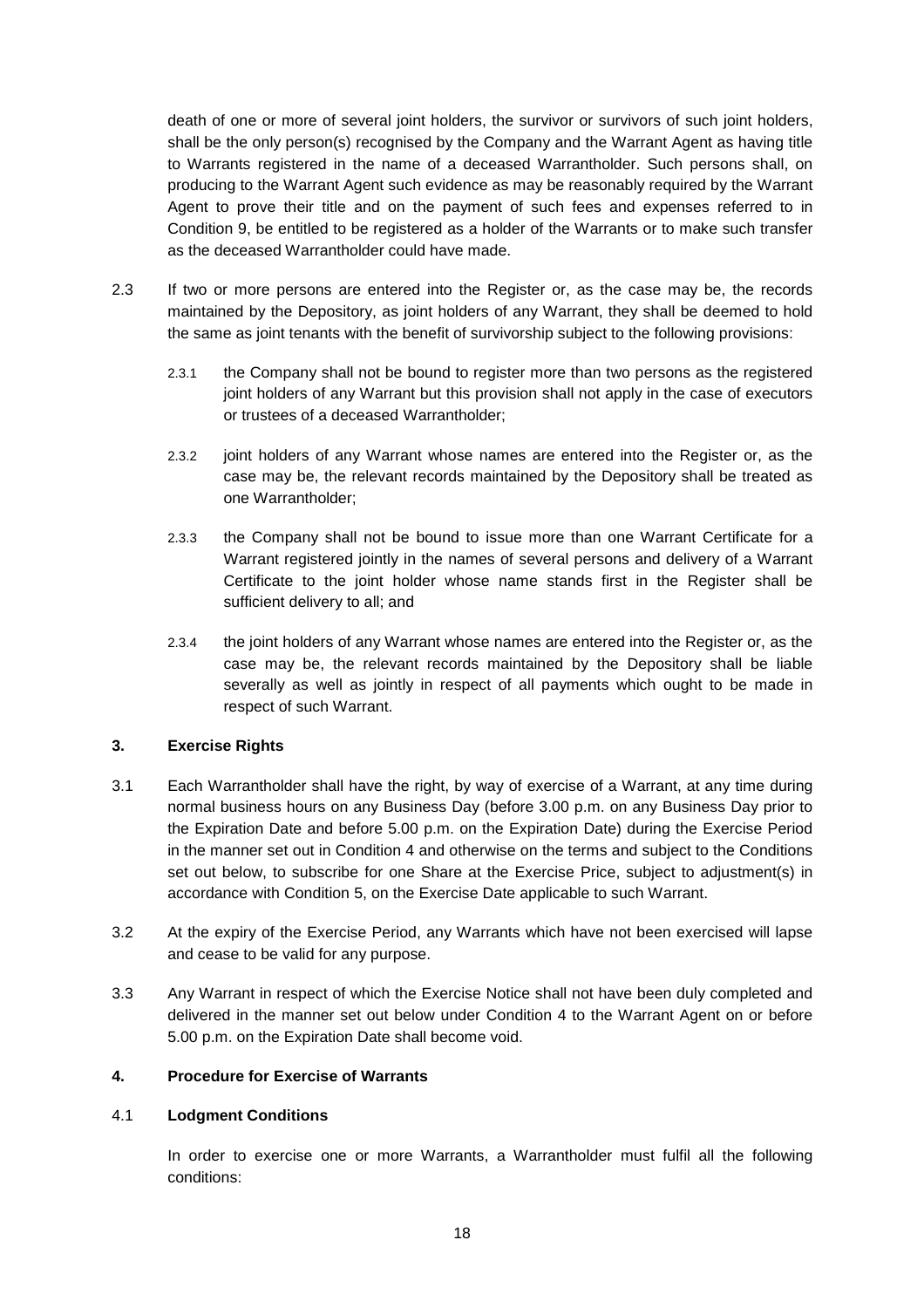- 4.1.1 lodgment during normal business hours (before 3.00 p.m. on any Business Day prior to the Expiration Date and before 5.00 p.m. on the Expiration Date) of the relevant Warrant Certificate registered in the name of the exercising Warrantholder for exercise at the specified office of the Warrant Agent together with the Exercise Notice in respect of the Warrants represented thereby in the form (for the time being current and as the same may be modified or amended from time to time) obtainable from the Warrant Agent, duly completed and signed by or on behalf of the exercising Warrantholder and duly stamped in accordance with any law for the time being in force relating to stamp duty, provided always that the Warrant Agent may dispense with the production of the relevant Warrant Certificate where such Warrant Certificate is registered in the name of the Depository;
- 4.1.2 the furnishing of such evidence (if any) as the Warrant Agent may require to determine the due execution of the Exercise Notice by or on behalf of the exercising Warrantholder (including every joint Warrantholder, if any);
- 4.1.3 the payment or satisfaction of the Exercise Price in accordance with the provisions of Condition 4.2 below;
- 4.1.4 the payment of a deposit or other fees for the time being chargeable by, and payable to, the Depository (if any) or any stamp, issue, registration or other similar taxes or duties arising on the exercise of the relevant Warrants as the Warrant Agent may require; and
- 4.1.5 if applicable, the payment of any fees for certificates for the Shares to be issued and the expenses of, and the submission of any necessary documents required in order to effect, the delivery of certificates for the Shares upon exercise of the relevant Warrants to the place specified by the exercising Warrantholder in the Exercise Notice.

Any exercise by a Warrantholder in respect of Warrants registered in the name of the Depository shall be further conditional on that number of Warrants so exercised being available in the "Free Balance" of the Securities Account(s) of the exercising Warrantholder with the Depository until the relevant Exercise Date and on the exercising Warrantholder electing in the Exercise Notice to have the delivery of the Shares arising from the exercise of the relevant Warrants to be effected by crediting such Shares to the Securities Account(s) of the exercising Warrantholder, or, in the case where funds standing to the credit of a CPF Investment Account are to be used for the payment of the Exercise Price arising from the exercise of each Warrant, by crediting such Shares to the Securities Account of the nominee company of the CPF Agent Bank, as specified in the Exercise Notice, failing which the Exercise Notice shall be void and all rights of the exercising Warrantholder and of any other person thereunder shall cease.

Once all the abovementioned conditions (where applicable) have been fulfilled, the relevant Warrant Certificate(s) (if any), Exercise Notice and any monies tendered in or towards payment of the Exercise Price in accordance with Condition 4.2 below may not be withdrawn without the consent in writing of the Company.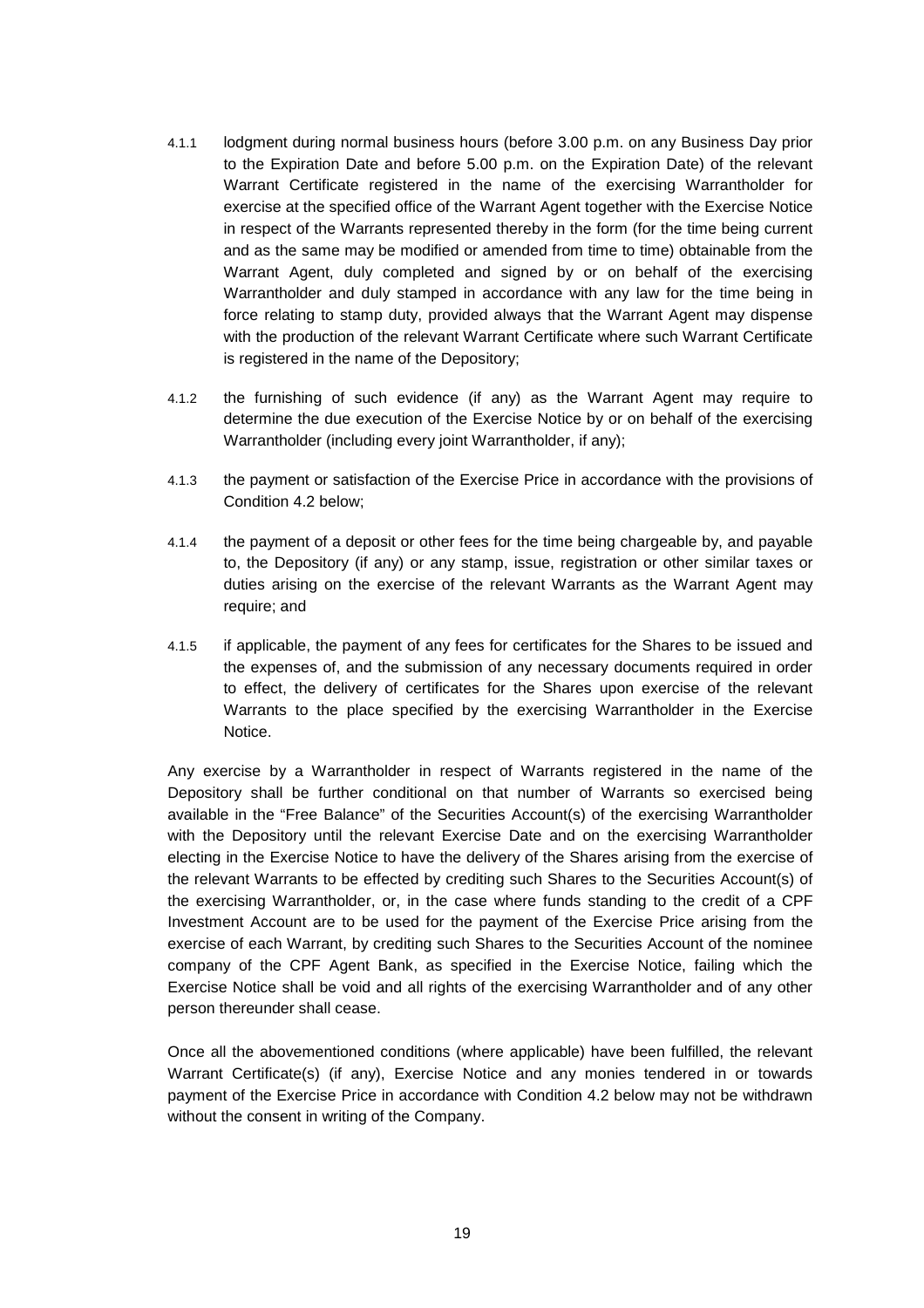#### 4.2 **Payment of Exercise Price**

Payment of the Exercise Price shall be made:

- 4.2.1 to the specified office of the Warrant Agent by way of a remittance in Singapore currency by banker's draft or cashier's order drawn on a bank operating in Singapore, and/or by debiting the CPF Investment Account with the CPF Agent Bank, as specified in the Exercise Notice, for the credit of the Special Account for the full amount of the Exercise Price payable in respect of the Warrants exercised, provided that any such remittance shall be accompanied by the delivery to the Warrant Agent of the payment advice referred to in Condition 4.2.2; and
- 4.2.2 free of any foreign exchange commissions, remittance charges or any other deductions and shall be accompanied by a payment advice containing:
	- (i) the name of the exercising Warrantholder; and
	- (ii) the certificate numbers of the relevant Warrant Certificates or, if the relevant Warrant Certificates are registered in the name of the Depository, the Securities Account(s) of the exercising Warrantholder which is/are to be debited with the Warrants being exercised.

If the payment advice fails to comply with the provisions in Conditions 4.2.1 and 4.2.2, the Warrant Agent may, at its absolute discretion and without liability on behalf of itself or the Company, refuse to recognise the relevant payment as relating to the exercise of any particular Warrant, and the exercise of the relevant Warrants may accordingly be delayed or treated as invalid. If the relevant payment received by the Warrant Agent in respect of an exercising Warrantholder's purported payment of the Exercise Price relating to all the relevant Warrants lodged with the Warrant Agent is less than the full amount of such Exercise Price, the Warrant Agent shall not treat the relevant payment so received or any part thereof as payment of the Exercise Price or any part thereof and, accordingly, the whole of such relevant payment shall remain in the Special Account (subject to Condition 4.4 below) unless and until a further payment is made in accordance with the requirements set out above in this Condition 4.2 in an amount sufficient to cover the deficiency.

### 4.3 **Exercise Date**

A Warrant shall (provided that the provisions of Condition 4.1 have been satisfied) be treated as exercised on the Exercise Date relating to that Warrant.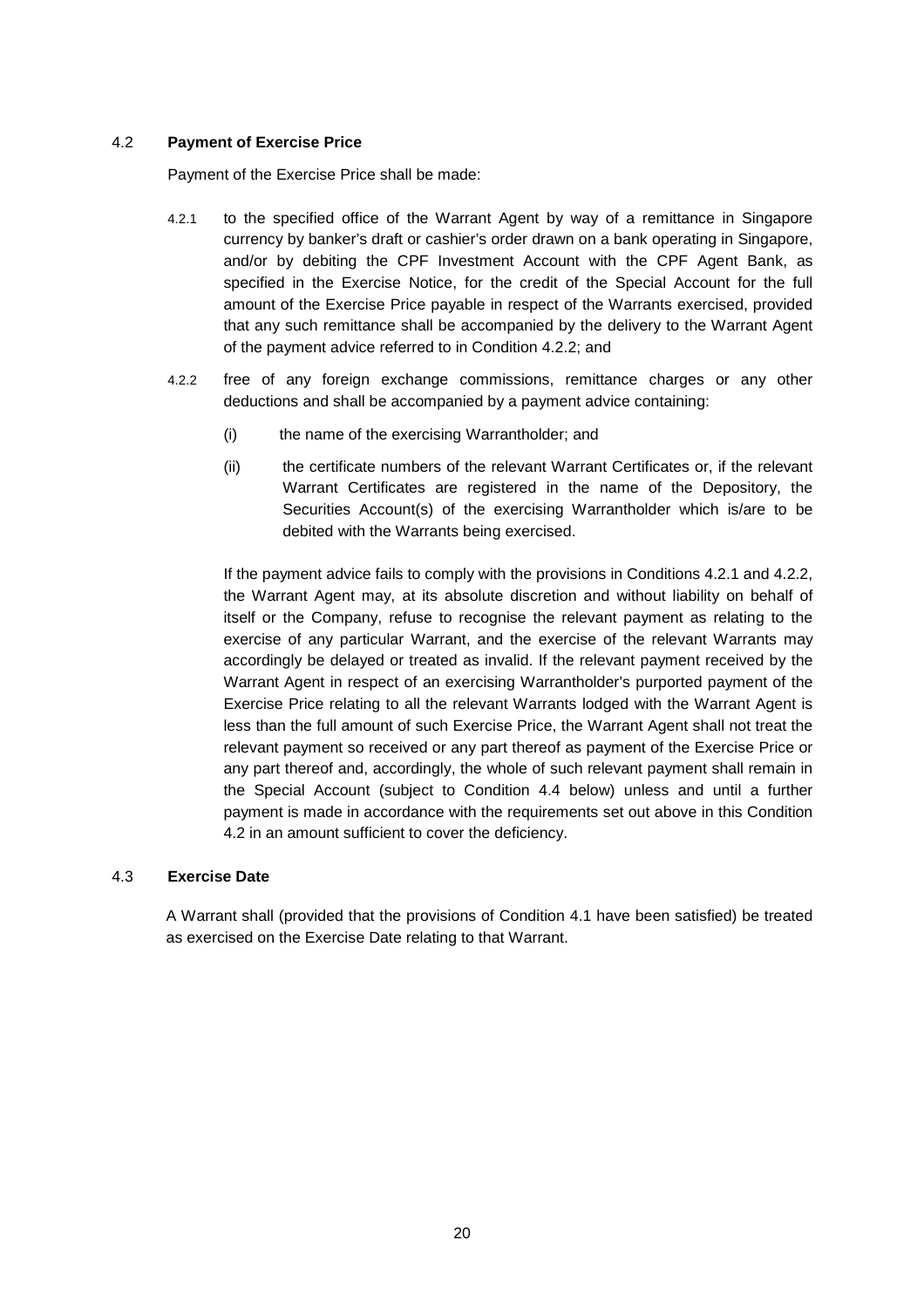#### 4.4 **Special Account**

Payment of the Exercise Price received by the Warrant Agent for credit to the Special Account will be available for release to the Company on the Business Day after the Exercise Date relating to the relevant Warrants in payment for the Shares to be delivered in consequence of the exercise of such Warrants. The relevant Warrant Certificates shall be cancelled on the Exercise Date except that, in relation to Warrant Certificates in the name of the Depository, such Warrant Certificates shall be cancelled as soon as possible after receipt by the Warrant Agent of such Warrant Certificates, accompanied by instructions from the Depository as to the cancellation of such Warrant Certificates, from the Depository.

If such payment is made to the Warrant Agent and such payment is not recognised by the Warrant Agent as relating to the exercise of the relevant Warrants or the relevant payment is less than the full amount of the Exercise Price, or the conditions set out in Condition 4.1 have not then all been fulfilled in relation to the exercise of such Warrants, such payment will remain in the Special Account pending recognition of such payment or full payment or, fulfilment of the lodgment conditions, as the case may be, but on whichever is the earlier of the day falling 14 days after receipt of such Exercise Notice by the Warrant Agent and the Expiration Date, such payment will (if the Exercise Date in respect of such Warrant(s) has not by then occurred) be returned, without interest, to the person who remitted such payment. The Warrant Agent will, if it is possible to relate the payment so returned to any Warrant Certificates (if applicable) and the Exercise Notice previously lodged with the Warrant Agent, return such Warrant Certificates (if applicable) and the relevant Exercise Notice to the exercising Warrantholder at the risk and expense of such Warrantholder. The Company will be entitled to deduct or otherwise recover any applicable handling charges and out-of-pocket expenses of the Warrant Agent. So long as any particular payment remains credited to the Special Account and the relevant Exercise Date has not occurred, it (but excluding any interest accrued thereon) will continue to belong to the exercising Warrantholder but it may only be withdrawn within the abovementioned 14-day period with the consent in writing of the Company.

#### 4.5 **Allotment of Shares and Issue of Balancing Warrant Certificates**

A Warrantholder exercising Warrants which are registered in the name of the Depository must elect in the Exercise Notice to have the delivery of Shares arising from the exercise of such Warrants to be effected by crediting such Shares to the Securities Account of such Warrantholder or, as the case may be, the nominee company of the CPF Agent Bank, as specified in the Exercise Notice. A Warrantholder exercising Warrants registered in his own name may elect in the Exercise Notice to either receive physical share certificates in respect of the Shares arising from the exercise of such Warrants or to have the delivery of such Shares effected by crediting such Shares to his Securities Account as specified in the Exercise Notice, with the Depository.

The Company shall allot and issue the Shares arising from the exercise of the relevant Warrants by a Warrantholder in accordance with the instructions of such Warrantholder as set out in the Exercise Notice and:

4.5.1 where such Warrantholder has elected in the Exercise Notice to receive physical share certificates in respect of the Shares arising from the exercise of the relevant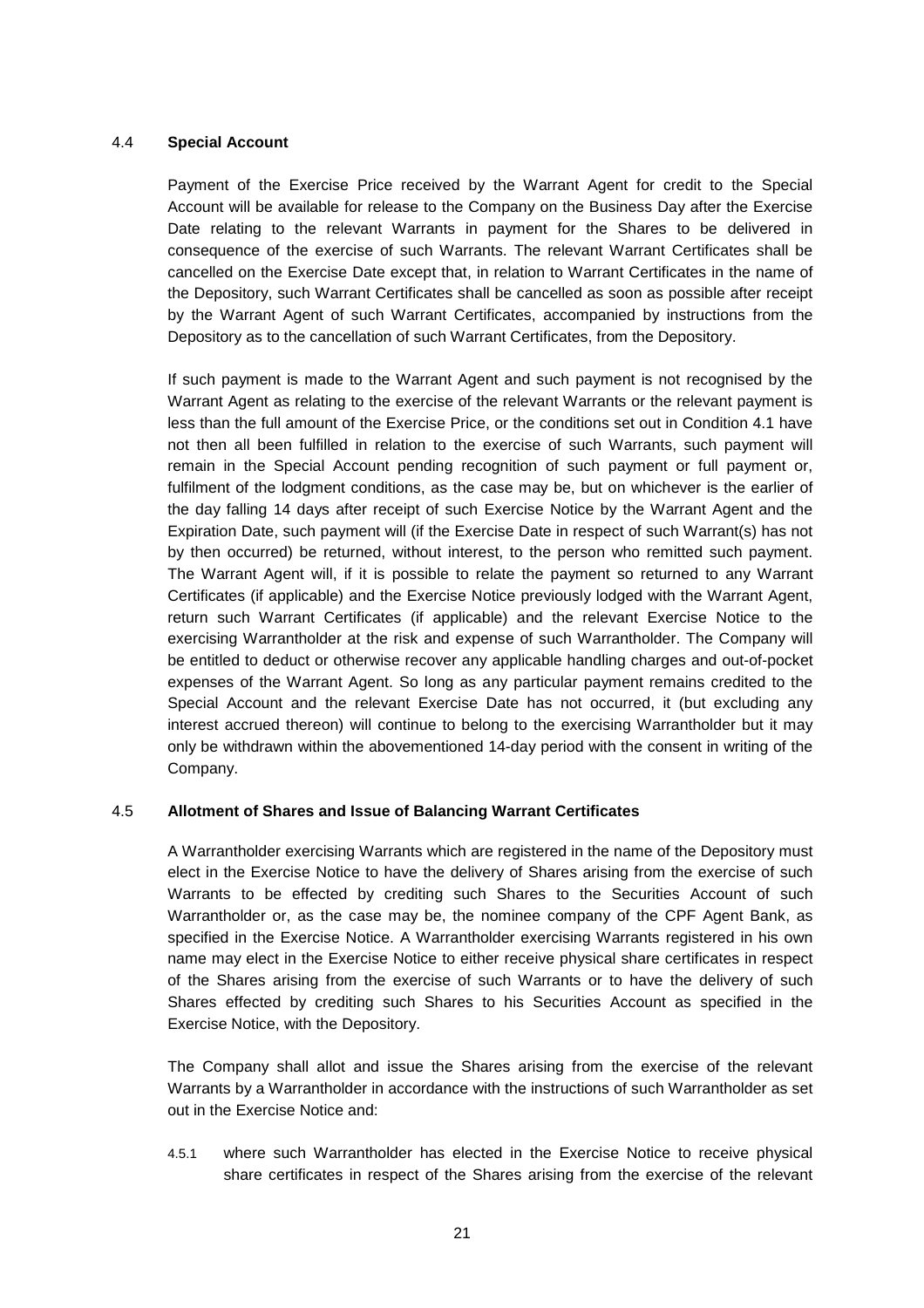Warrants, the Company shall despatch, as soon as practicable but in any event not later than five Business Days after the relevant Exercise Date, by ordinary post to the address specified in the Exercise Notice and at the risk of such Warrantholder the certificates relating to such Shares registered in the name of such Warrantholder; and

4.5.2 where such Warrantholder has elected in the Exercise Notice to have the delivery of Shares arising from the exercise of the relevant Warrants to be effected by the crediting of the Securities Account of such Warrantholder as specified in the Exercise Notice or, as the case may be, the Securities Account of the nominee company of the CPF Agent Bank, as specified in the Exercise Notice, the Company shall as soon as practicable but not later than five Business Days after the relevant Exercise Date despatch the certificates relating to such Shares in the name of, and to, the Depository for the credit of the Securities Account of such Warrantholder as specified in the Exercise Notice or, as the case may be, the Securities Account of the nominee company of the CPF Agent Bank, as specified in the Exercise Notice (in which case, such Warrantholder shall also duly complete and deliver to the Warrant Agent such forms as may be required by the Depository, failing which such exercising Warrantholder shall be deemed to have elected to receive physical share certificates in respect of such Shares at the address of such Warrantholder as specified in the Register).

Where a Warrantholder exercises part only (but not all) of the subscription rights represented by Warrants registered in his name, the Company shall despatch a balancing Warrant Certificate in the name of the exercising Warrantholder in respect of any Warrants remaining unexercised by ordinary post to the address specified in the relevant Exercise Notice and at the risk of that Warrantholder at the same time as it delivers in accordance with the relevant Exercise Notice the certificate(s) relating to the Shares arising upon exercise of such **Warrants** 

Where such Warrantholder exercises part only (and not all) of his Warrants registered in the name of the Depository, the number of Warrants represented by the Warrant Certificate registered in the name of the Depository shall be deemed to have been reduced for all purposes by the number of Warrants so exercised.

#### 4.6 **Register of Warrantholders**

The Warrant Agent will maintain the Register, which may be closed for any time or times provided that the Register shall not be closed for more than 30 days in the aggregate in any calendar year. Not less than 14 days' notice of each closure of the Register will be given to the Warrantholders in accordance with Condition 13.

#### 4.7 **Warrant Agent**

The name of the initial Warrant Agent and its specified office are set out below. The Company reserves the right at any time to vary or terminate the appointment of the Warrant Agent and to appoint an additional or another Warrant Agent, provided that it will at all times maintain a Warrant Agent having a specified office in Singapore so long as the Warrants are outstanding. Notice of any such termination or appointment and of any changes in the specified offices of the Warrant Agent will be given to the Warrantholders in accordance with Condition 13.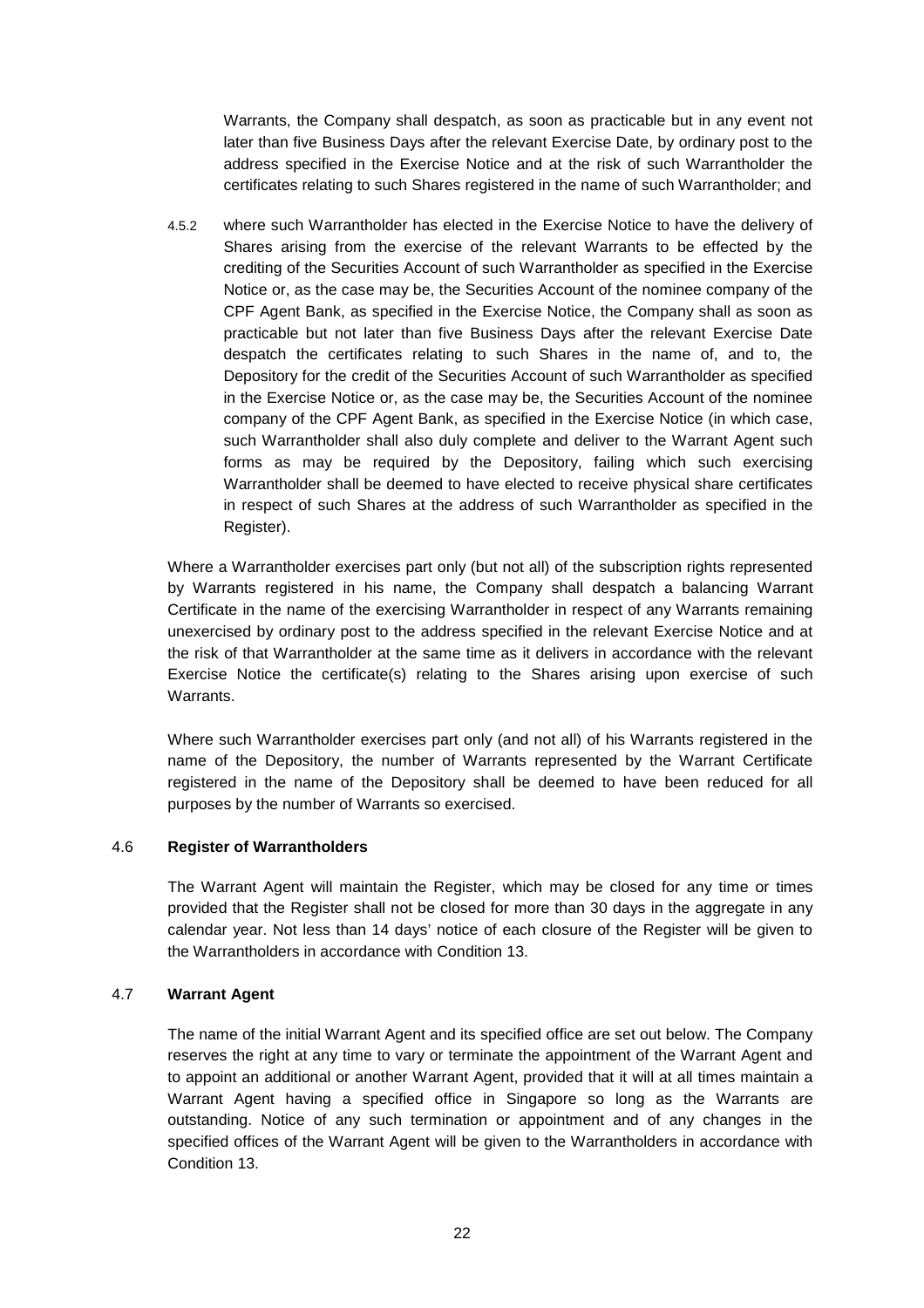| Name of initial Warrant Agent   | Tricor Barbinder Share Registration Services (a<br>division of Tricor Singapore Pte. Ltd.) |
|---------------------------------|--------------------------------------------------------------------------------------------|
| Office of initial Warrant Agent | 80 Robinson Road #02-00, Singapore 068898                                                  |

## **5. Adjustments of Exercise Price and Number of Warrants**

- 5.1 The Exercise Price and the number of Warrants held by each Warrantholder shall from time to time be adjusted by the Directors in consultation with an Approved Bank and/or the Auditors and certified to be in accordance with this Condition 5 by the Approved Bank and/or the Auditors, as the case may be. The Exercise Price and the number of Warrants held by each Warrantholder shall from time to time be adjusted as provided in these Conditions and the Instrument in all or any of the following cases:
	- 5.1.1 any consolidation or subdivision of the Shares;
	- 5.1.2 an issue by the Company of Shares for which no consideration is payable or by way of capitalisation of profits or reserves (whether of a capital or income nature) to its members ("**Members**") (other than an issue of Shares to Members who elect to receive Shares in lieu of cash or other dividend);
	- 5.1.3 a Capital Distribution (as defined in Condition 5.2.3 below) made by the Company to its Members whether on a reduction of capital or otherwise;
	- 5.1.4 an offer or invitation made by the Company to its Members whereunder they may acquire or subscribe for Shares by way of rights; or
	- 5.1.5 an issue (otherwise than pursuant to an offer or invitation made by the Company to its Members whereunder they may acquire or subscribe for Shares by way of rights, requiring an adjustment under Condition 5.1.4, and other than an issue of Shares to Members who elect to receive Shares in lieu of cash or other dividend) by the Company of Shares, if the Total Effective Consideration (as defined in Condition 5.2.6 below) for each Share is less than 90 per cent. of the Last Dealt Price for each Share (calculated as provided below).
- 5.2 Subject to these Conditions and the Instrument, the Exercise Price and the number of Warrants held by each Warrantholder shall from time to time be adjusted in accordance with the following provisions (but so that if the event giving rise to any such adjustment shall be capable of falling within any two or more of Conditions 5.1.1 to 5.1.5 or if such event is capable of giving rise to more than one adjustment, the adjustment shall be made in such manner as the Approved Bank and/or the Auditors shall determine):
	- 5.2.1 If, and whenever, consolidation or subdivision of the Shares occurs, the Exercise Price and the number of Warrants shall be adjusted in the following manner:

New Exercise Price = 
$$
\frac{A}{A+B}
$$
 x X  
\nAdjusted number of Warrants =  $\frac{A+B}{A}$  x W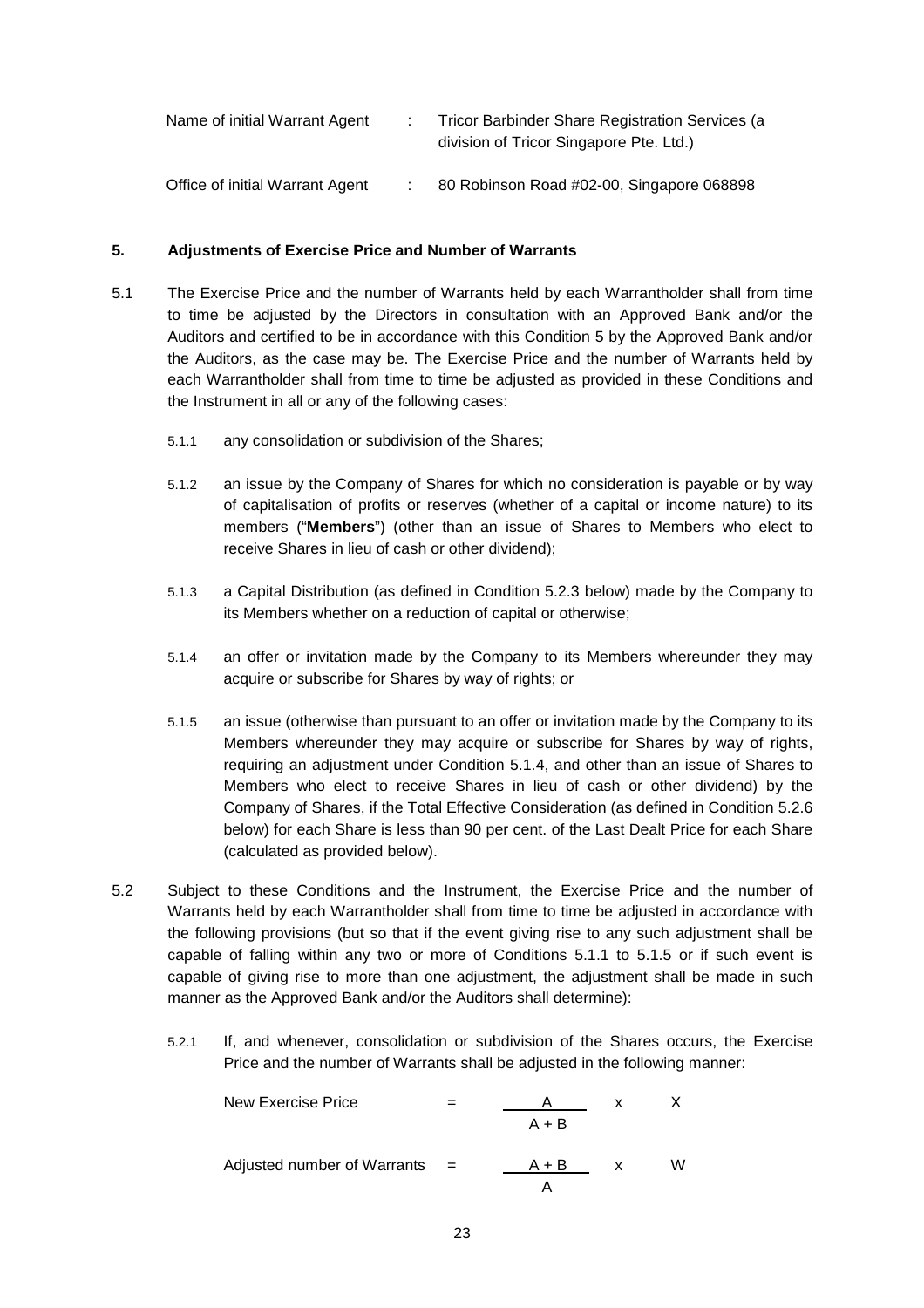where:

- $A =$  the aggregate number of issued and fully paid-up Shares immediately before such consolidation or subdivision;
- B = the aggregate number of issued and fully paid-up Shares immediately after such consolidation or subdivision;
- $X =$  existing Exercise Price; and
- $W =$  existing number of Warrants held.

Such adjustments will be effective from the close of the Market Day immediately preceding the date on which the consolidation or subdivision becomes effective.

5.2.2 If, and whenever, the Company shall make any issue of Shares to its Members (other than an issue of Shares to Members who elect to receive Shares in lieu of cash or other dividend) for which no consideration is payable or, by way of capitalisation of profits or reserves (whether of a capital or income nature), the Exercise Price and the number of Warrants shall be adjusted in the following manner:

| New Exercise Price          |                           |         | x |   |
|-----------------------------|---------------------------|---------|---|---|
|                             |                           | $A + B$ |   |   |
| Adjusted number of Warrants | $\mathbf{r} = \mathbf{r}$ | $A + B$ | x | W |

where:

- $A =$  the aggregate number of issued and fully paid-up Shares immediately before such capitalisation issue;
- B = the aggregate number of Shares to be issued pursuant to any allotment to Members (other than an allotment of Shares to Members who elect to receive Shares in lieu of cash or other dividend) credited as fully paid by way of capitalisation of profits or reserves (whether of a capital or income nature);
- $X =$  as in X above; and
- $W =$  as in W above.

Such adjustments will be effective (if appropriate, retroactively) from the commencement of the day next following the record date for such issue.

For the purpose of this Condition 5, "**record date**" in relation to the relevant transaction means the date as at the close of business (or such other time as may be notified by the Company) on which Members must be registered as such to participate therein.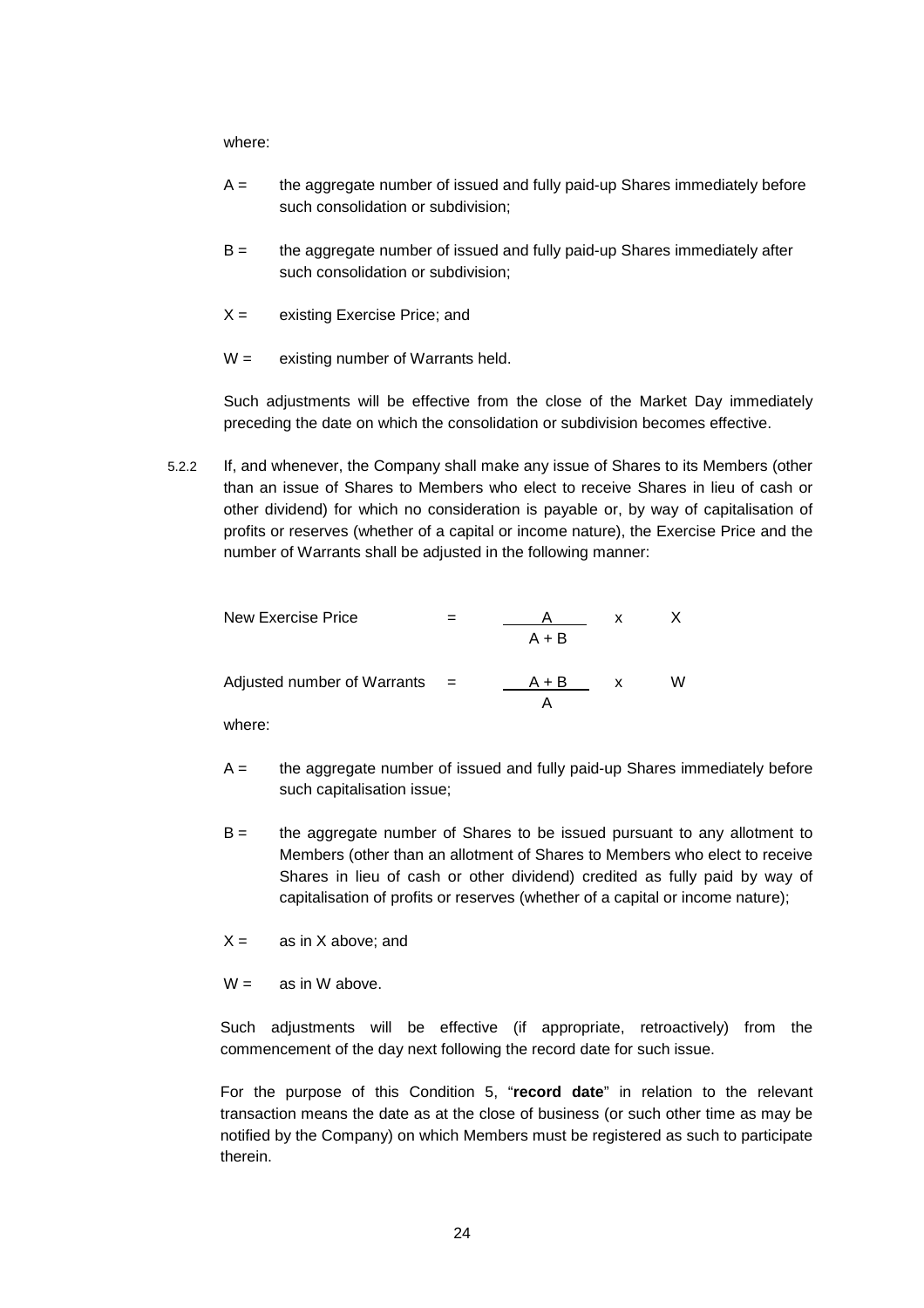5.2.3 If, and whenever, the Company shall make a Capital Distribution (as defined herein) to Members whether on a reduction of capital or otherwise, then the Exercise Price shall be adjusted in the following manner:

New Exercise Price  $\qquad \qquad = \qquad \qquad \frac{C - D}{ } \qquad \qquad x \qquad \qquad X$ C where:

- C = the Last Dealt Price on the Market Day immediately preceding the date on which the Capital Distribution is publicly announced to the SGX-ST or (failing any such announcement) immediately preceding the date of the Capital Distribution;
- $D =$  the fair market value, as determined by an Approved Bank and/or the Auditors, of that portion of the Capital Distribution attributable to one Share; and
- $X =$  as in X above.

For the purposes of Conditions 5.1.3 and 5.2.3, "**Capital Distribution**" shall (without prejudice to the generality of that expression) include distributions in cash or specie (other than dividends) or by way of issue of Shares (not falling under Condition 5.2.2) or other securities (other than an issue of Shares to Members who elect to receive Shares in lieu of cash or other dividend) by way of capitalisation of profits or reserves.

Such adjustment will be effective (if appropriate, retroactively) from the commencement of the date next following the record date for such transactions.

5.2.4 If, and whenever, the Company shall make any offer or invitation to its Members whereunder they may acquire or subscribe for Shares by way of rights, then the Exercise Price and the number of Warrants shall be adjusted in the following manner:

New Exercise Price  $=$   $\frac{\qquad E - F}{\qquad x}$  x E Adjusted number of Warrants  $=$   $\frac{\qquad E \qquad}{\qquad} x \qquad W$  $\frac{E}{F - F}$  x

where:

- E = the Last Dealt Price on the Market Day immediately preceding the date on which the offer or invitation referred to in this Condition 5.2.4 is publicly announced to the SGX-ST or (failing any such announcement) immediately preceding the date of the offer or invitation;
- $X =$  as in X above;
- $W =$  as in W above; and
- $F =$  the value of rights attributable to one Share, which shall be calculated in accordance with the formula: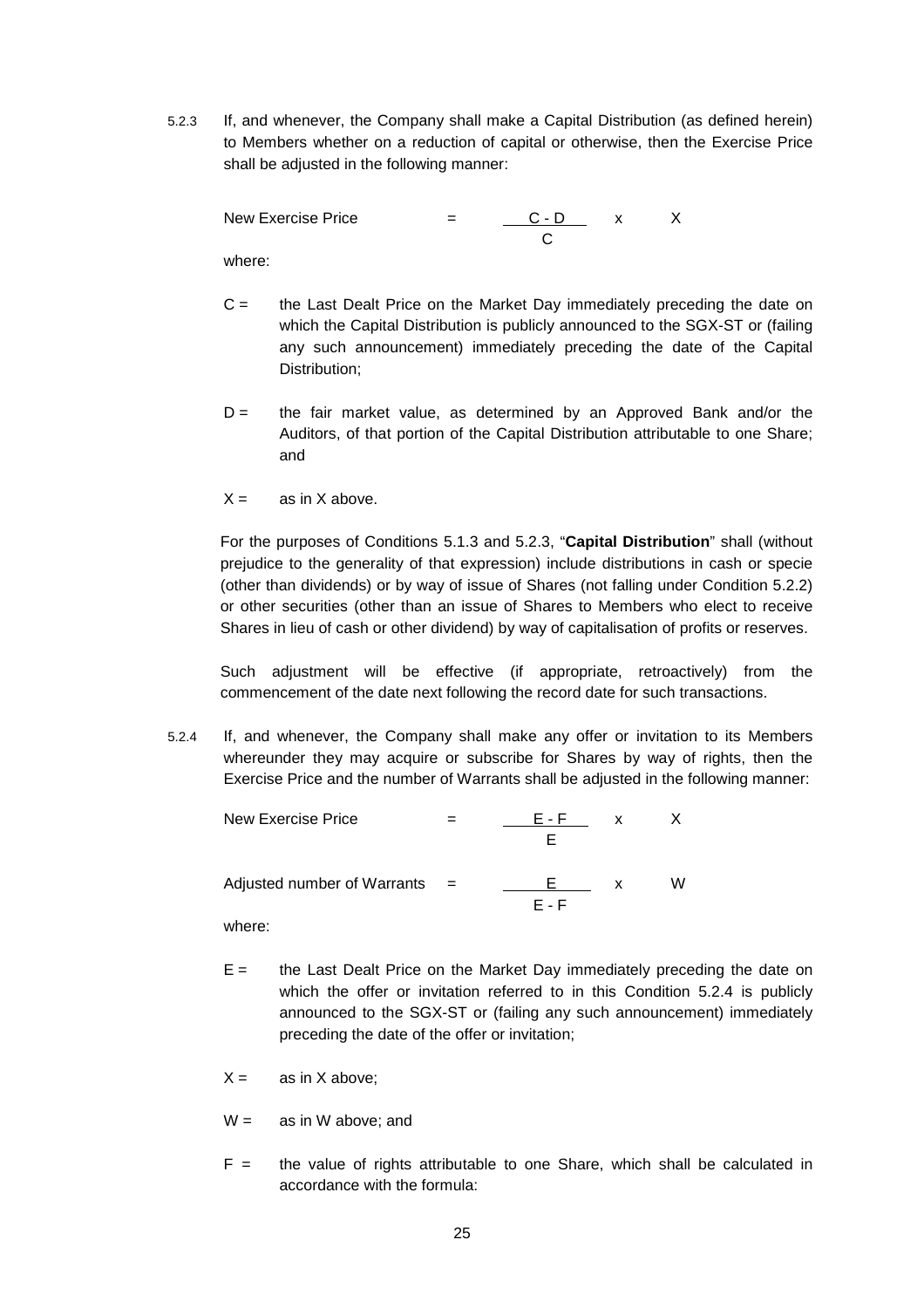$$
\frac{E-G}{H+1}
$$

where:

- $E =$  as in E above;
- G = the subscription price of one additional Share under the offer or invitation to acquire or subscribe for Shares by way of rights; and
- H = the number of Shares which it is necessary to hold in order to be offered or invited to acquire or subscribe for one additional Share by way of rights.

Such adjustments will be effective (if appropriate, retroactively) from the commencement of the date next following the closing date for such offer or invitation.

For the purpose of this paragraph, "**closing date**" shall mean the date by which acceptance of and payment for the Shares is to be made under the terms of such offer or invitation.

5.2.5 If, and whenever, the Company makes any allotment to its Members as provided in Condition 5.2.2 and also makes any offer or invitation to its Members as provided in Condition 5.2.4 and the record date for the purpose of the allotment is also the record date for the purpose of the offer or invitation, the Exercise Price and the number of Warrants shall be adjusted in the following manner:

New Exercise Price = 
$$
\frac{(\vert x \vert + (\vert x \vert))}{(\vert + \vert + \vert B) \vert x \vert E}
$$
 x X  
(
$$
\frac{(\vert x \vert + \vert A \vert) \vert x \vert}{(\vert + \vert B \vert) \vert x \vert E}
$$
 x W

where:

 $I =$  the aggregate number of issued and fully paid-up Shares on the record date;

 $(I \times E) + (J \times G)$ 

- $E =$  as in E above:
- $J =$  the aggregate number of new Shares to be issued under an offer or invitation to acquire or subscribe for Shares by way of rights;
- $G =$  as in G above;
- $B = \cos(\theta)$  as in B above:
- $X =$  as in X above; and
- $W =$  as in W above.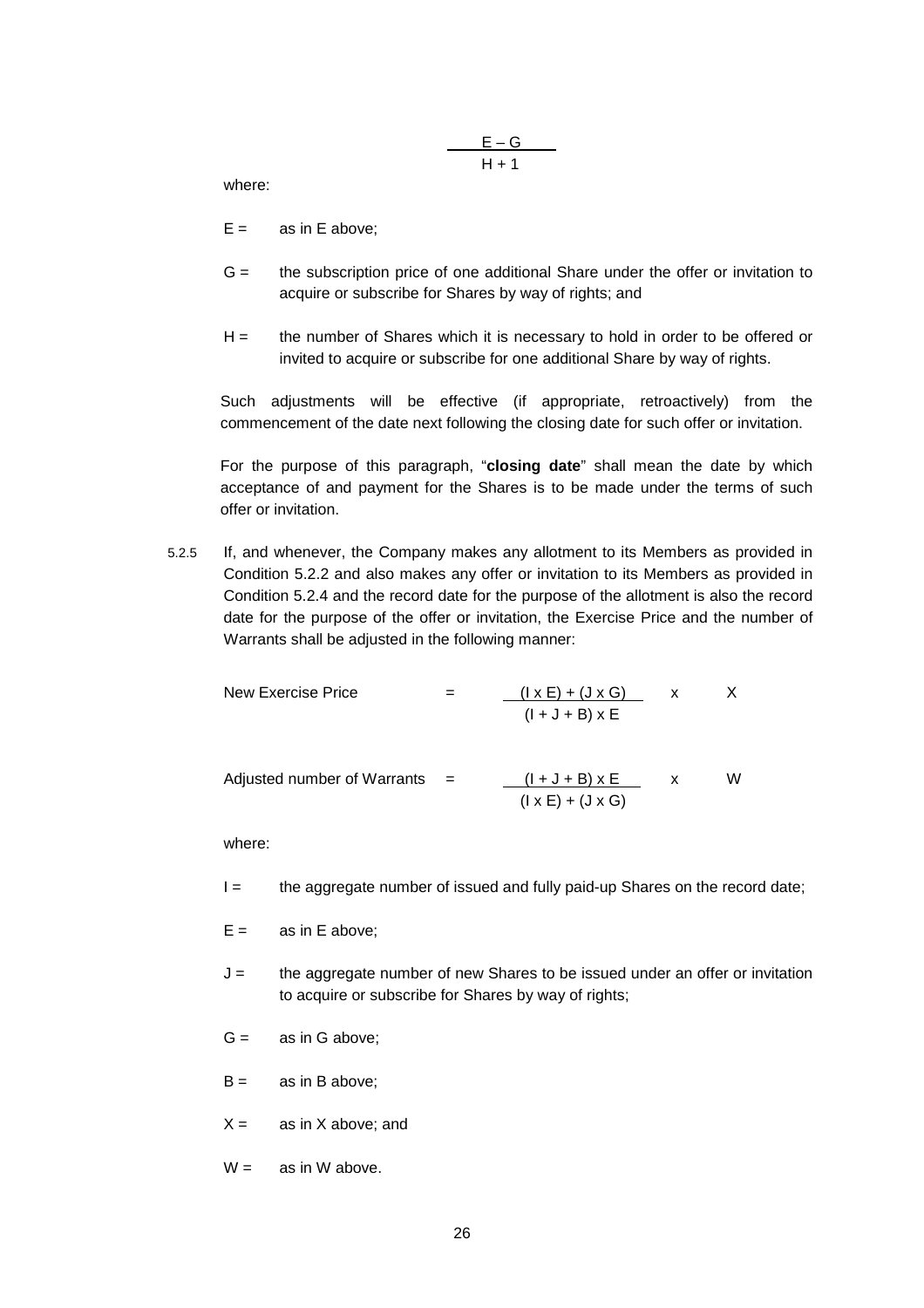Such adjustment will be effective (if appropriate, retroactively) from the commencement of the date next following the closing date for such offer or invitation.

For the purpose of this paragraph, "**closing date**" shall mean the date by which acceptance of and payment for the Shares is to be made under the terms of such offer or invitation.

5.2.6 If, and whenever (otherwise than pursuant to a rights issue available to all Members alike and requiring an adjustment under Conditions 5.2.4 or 5.2.5 and other than an issue of Shares to Members who elect to receive Shares in lieu of cash or other dividend), the Company shall issue any Shares and the Total Effective Consideration for each Share (as defined herein) is less than 90 per cent. of the Last Dealt Price on the SGX-ST on the date on which the issue price of such Shares is determined, or, if such price is determined either before the close of business on the SGX-ST for that day or on a day which is not a Market Day, on the immediately preceding Market Day, the Exercise Price shall be adjusted in the following manner:

New Exercise Price  $=$   $K + L$  x X  $K + M$ 

where:

- $K =$  the number of Shares in issue at the close of business on the SGX-ST on the Market Day immediately preceding the date on which the relevant adjustment becomes effective;
- L = the number of Shares which the Total Effective Consideration (as defined herein) would have purchased at such Last Dealt Price (exclusive of expenses);
- $M =$  the aggregate number of Shares so issued; and
- $X =$  as in X above.

Each such adjustment will be effective (if appropriate, retroactively) from the close of business on the SGX-ST on the Market Day immediately preceding the date on which the issue is announced, or (failing any such announcement) immediately preceding the date on which the Company determines the offering price of such Shares.

For the purposes of Conditions 5.1.5 and 5.2.6, the "**Total Effective Consideration**" shall be determined by the Directors with the concurrence of an Approved Bank and/or the Auditors and shall be the aggregate consideration receivable by the Company on payment in full for such Shares without any deduction of any commissions, discounts or expenses paid, allowed or incurred in connection with the issue thereof, and the "**Total Effective Consideration for each Share**" shall be the Total Effective Consideration divided by the number of Shares issued as aforesaid.

5.3 Notwithstanding any of the provisions hereinbefore contained, no adjustment to the Exercise Price and the number of Warrants will be required in respect of: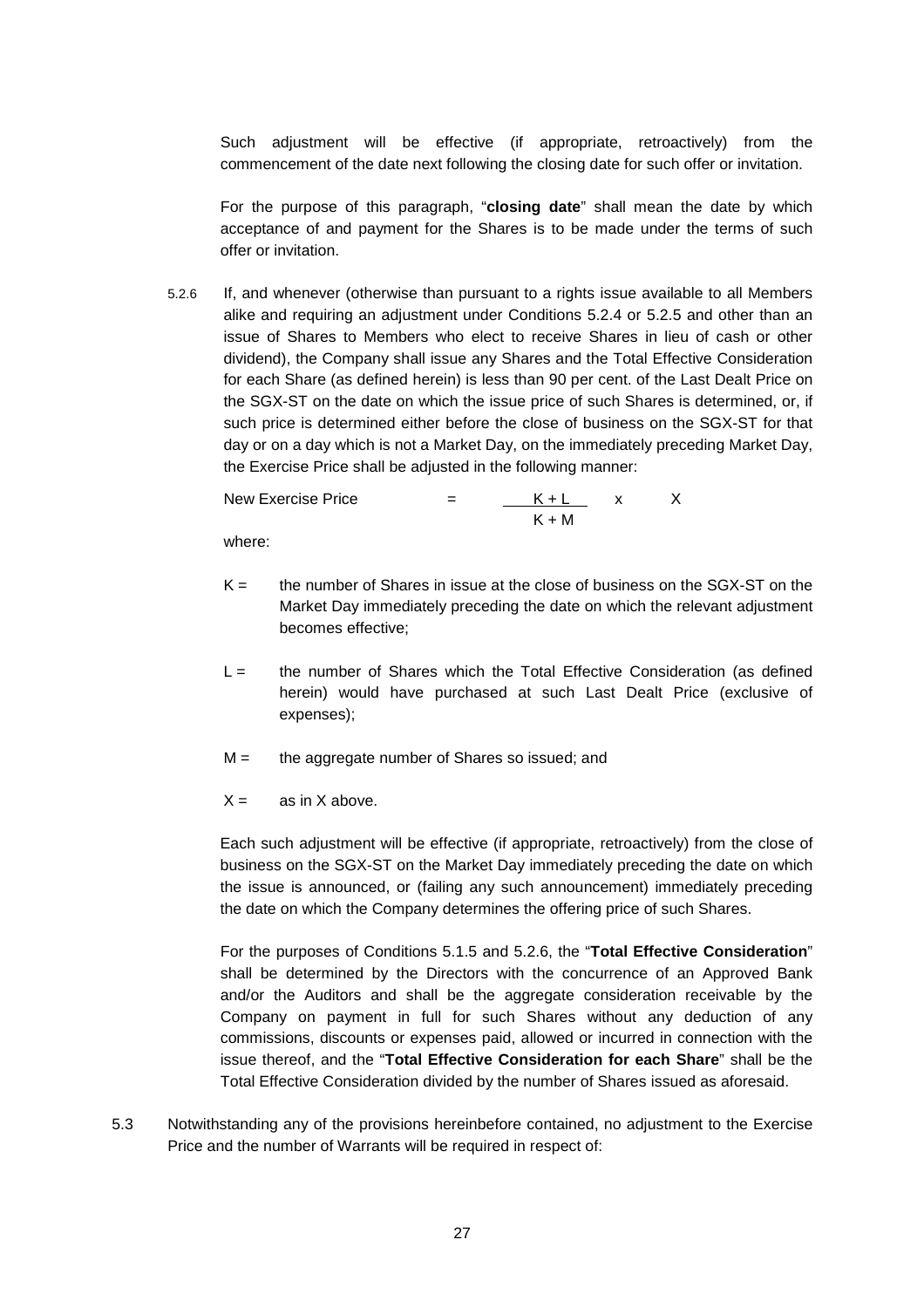- 5.3.1 an issue by the Company of Shares to officers, including directors, or employees of the Company or any of its subsidiaries or associated companies pursuant to any purchase or option scheme or performance share plan approved by the Members in general meeting;
- 5.3.2 an issue by the Company of Shares in consideration or part consideration for or in connection with the acquisition of any other securities, assets or business;
- 5.3.3 any issue by the Company of Shares pursuant to the exercise of any of the Warrants;
- 5.3.4 any issue by the Company of securities convertible into Shares or rights to acquire or subscribe for Shares; or
- 5.3.5 subject to Condition 5.11 below, any purchase by the Company of Shares.
- 5.4 Any adjustment to the Exercise Price will be rounded upwards to the nearest half cent (S\$0.005) and in no event shall any adjustment (otherwise than upon the consolidation of Shares) involve an increase in the Exercise Price. No adjustments to the Exercise Price shall be made unless it is in accordance with Condition 5.2. No adjustment will be made to the Exercise Price in any case in which the amount by which the same would be reduced would be less than half cent (S\$0.005) but any adjustment which would otherwise then be required will be carried forward and taken into account appropriately in any subsequent adjustment.
- 5.5 Any adjustment to the number of Warrants held by each Warrantholder will be rounded downwards to the nearest whole Warrant. No adjustment to the number of Warrants shall be made unless it is in accordance with this Condition 5 and approval in-principle has been granted by the SGX-ST for the listing of and quotation for such additional Warrants as may be issued as a result of such adjustment and such additional Shares as may be issued on the exercise of any of such Warrants.
- 5.6 Notwithstanding the provisions referred to in this Condition 5, in any circumstances where the Directors consider that any adjustments to the Exercise Price and/or the number of Warrants provided under the said provisions should not be made or should be calculated on a different basis or date or should take effect on a different date or that an adjustment to the Exercise Price and/or the number of Warrants should be made notwithstanding that no such adjustment is required under the said provisions, the Company may appoint an Approved Bank and/or the Auditors to consider whether, for any reason whatsoever, the absence of an adjustment or the adjustment to be made in accordance with the provisions of this Condition 5 is appropriate or inappropriate, as the case may be, and, if such Approved Bank and/or the Auditors shall consider the adjustment or absence of an adjustment to be inappropriate, the adjustment shall be modified or nullified or an adjustment made instead of no adjustment in such manner as shall be considered by such Approved Bank and/or the Auditors to be in its opinion appropriate.
- 5.7 Whenever there is an adjustment as herein provided, the Company shall give notice to Warrantholders in accordance with Condition 13 that the Exercise Price and/or the number of Warrants has/have been adjusted and setting forth the event giving rise to the adjustment, the Exercise Price and/or the number of Warrants in effect prior to such adjustment, the adjusted Exercise Price and/or number of Warrants and the effective date of such adjustment and shall, at all times thereafter so long as any of the Warrants remains exercisable, make available for inspection at its registered office a signed copy of the certificate of the Approved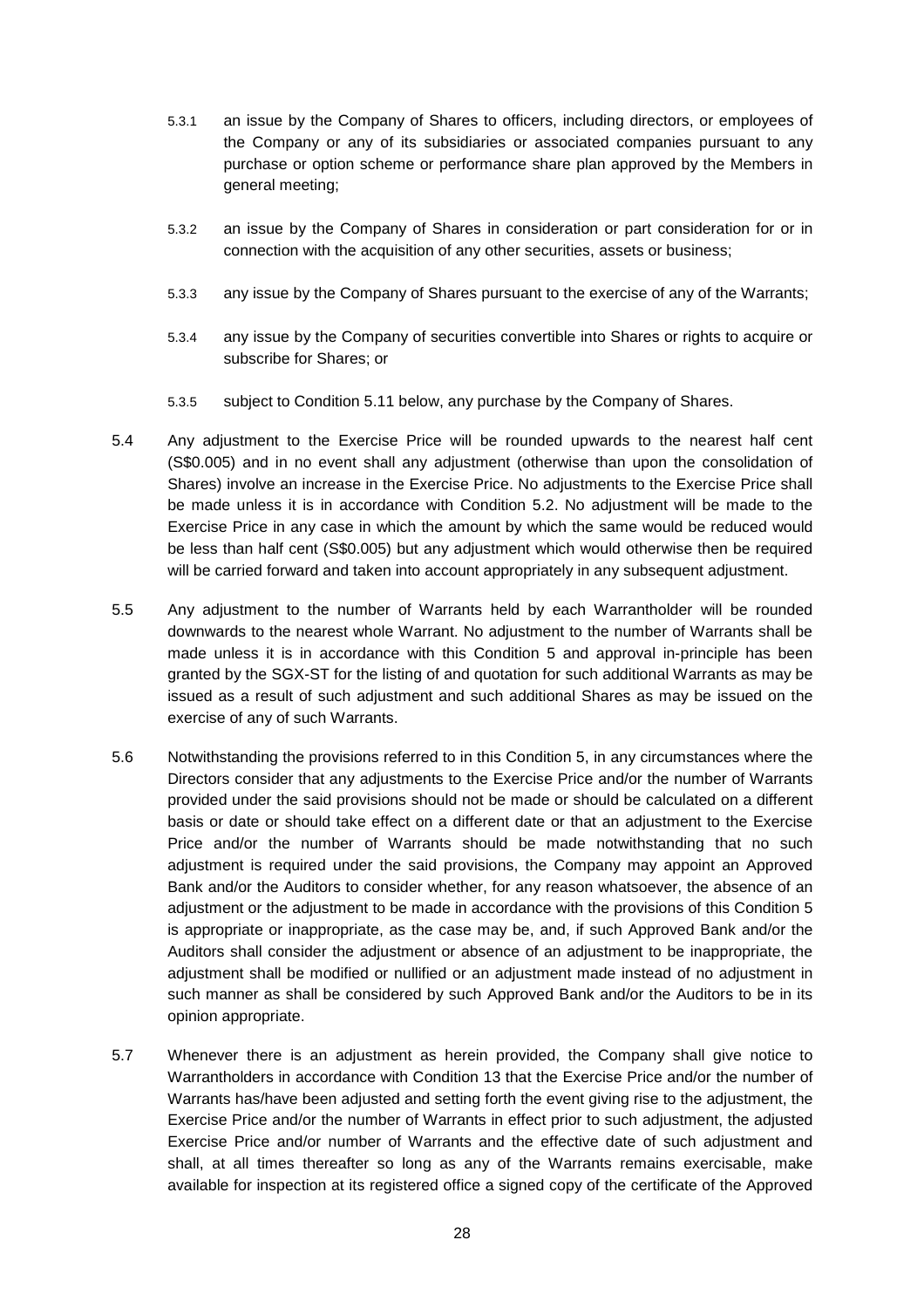Bank and/or the Auditors, as the case may be, and a certificate signed by a Director setting forth brief particulars of the event giving rise to the adjustment, the Exercise Price and/or the number of Warrants in effect prior to such adjustment, the adjusted Exercise Price and/or number of Warrants and the effective date of such adjustment and shall, on request, send a copy thereof to any Warrantholder. Whenever there is an adjustment to the number of Warrants, the Company will, as soon as practicable but not later than five Market Days after the effective date of such adjustment, despatch by ordinary post Warrant Certificate(s) for the additional number of Warrants issued to each Warrantholder, at the risk and expense of that Warrantholder, at his address appearing in the Register or, in respect of Warrants registered in the name of the Depository, to the Depository.

- 5.8 If the Directors and the Approved Bank and/or the Auditors are unable to agree upon any adjustment required under these provisions, the Directors shall refer the adjustment to the decision of another Approved Bank and/or the Auditors acting as expert and not arbitrator and whose decision as to such adjustment shall be final and conclusive.
- 5.9 If the Company shall in any way modify the rights attached to any share or loan capital so as to convert or make convertible such share or loan capital into, or attach thereto any rights to acquire or subscribe for Shares, the Company shall appoint an Approved Bank and/or the Auditors to consider whether any adjustment is appropriate and if such Approved Bank and/or the Auditors and the Directors shall determine that any adjustment is appropriate, the Exercise Price and/or the number of Warrants shall be adjusted accordingly.
- 5.10 Any new Warrants which may be issued by the Company under this Condition 5 shall be part of the series of Warrants constituted by the Instrument, and shall be issued subject to and with the benefit of the Instrument and on such terms and conditions as the Directors may from time to time think fit, including but not limited to the terms and conditions as set out herein for the Warrants.
- 5.11 If the Company shall purchase or otherwise acquire Shares issued by it pursuant to the provisions of the Act, the Company shall, if so required by the Warrantholders by way of an Extraordinary Resolution (as defined in the Instrument), appoint an Approved Bank and/or the Auditors to consider whether any adjustment is appropriate and if such Approved Bank and/or the Auditors shall determine that any adjustment is appropriate, the Exercise Price and/or the number of Warrants held by each Warrantholder shall be adjusted accordingly.
- 5.12 In giving any certificate or making any adjustment hereunder, the Approved Bank and/or the Auditors shall be deemed to be acting as experts and not as arbitrators and in the absence of manifest error, their decision shall be conclusive and binding on all persons having an interest in the Warrants.
- 5.13 Notwithstanding anything herein contained, any adjustment to the Exercise Price and/or the number of Warrants other than in accordance with the provisions of this Condition 5, shall be subject to the approval of the SGX-ST and agreed to by the Company and the Approved Bank and/or the Auditors.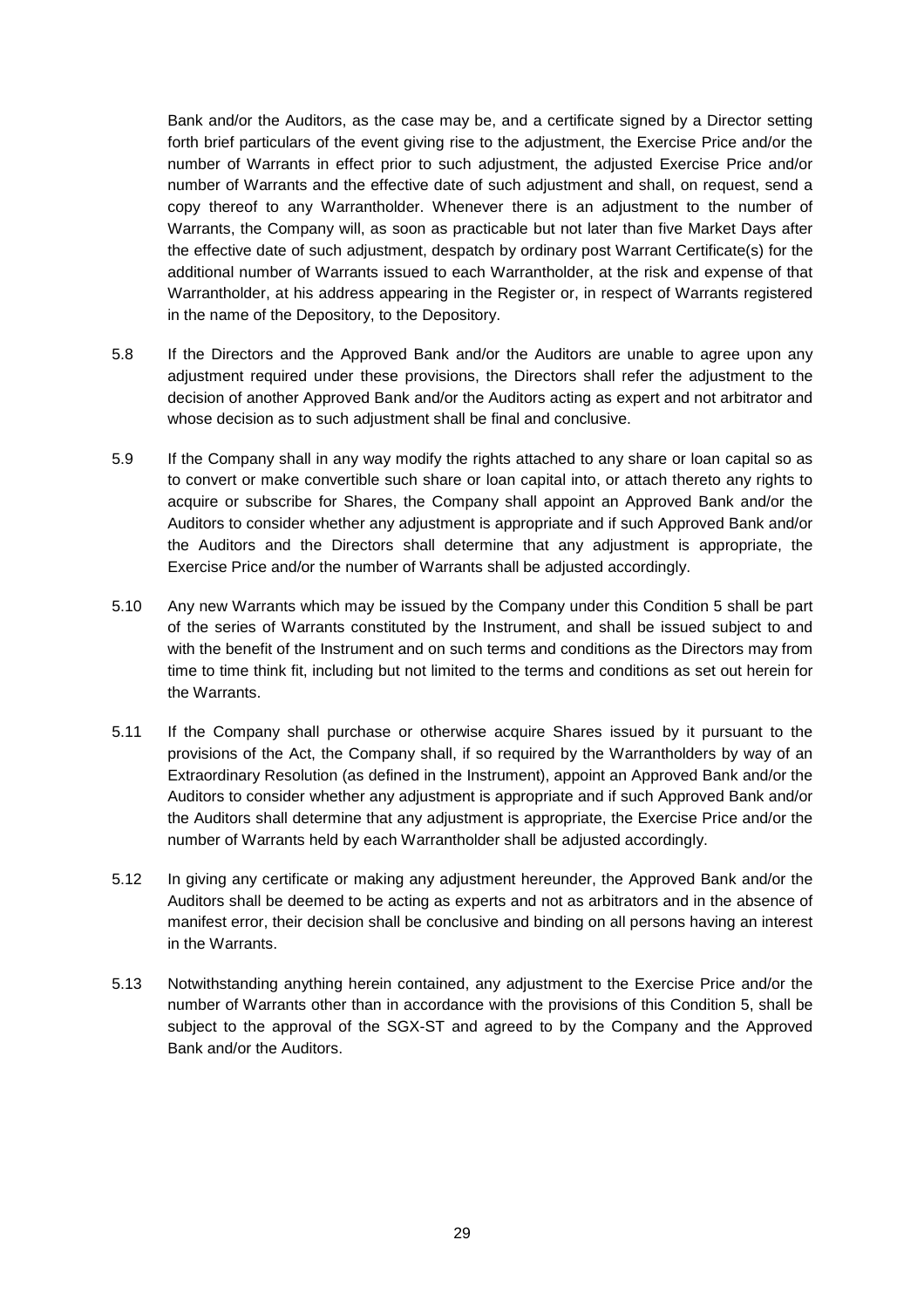## **6. Status of Shares**

Shares allotted and issued upon exercise of the Warrants shall be fully paid and shall rank for any dividends, rights, allotments or other distributions, the Record Date for which is on or after the date of allotment and issue of the Shares arising from the exercise of the relevant Warrants, and (subject as aforesaid) shall rank *pari passu* in all respects with the then existing Shares. For the purpose of this Condition 6, "**Record Date**" means, in relation to any dividends, rights, allotments or other distributions, the date at the close of business (or such other time as may have been notified by the Company) on which Members must be registered in order to participate in such dividends, rights, allotments or other distributions.

# **7. Winding-Up of the Company**

- 7.1 If a resolution is passed for a members' voluntary winding-up of the Company then:
	- 7.1.1 if such winding-up is for the purpose of reconstruction or amalgamation pursuant to a scheme of arrangement to which the Warrantholders, or some person designated by them for such purpose by Extraordinary Resolution, shall be a party, the terms of such scheme of arrangement shall be binding on all the Warrantholders; and
	- 7.1.2 in any other case, every Warrantholder shall be entitled, upon and subject to the Conditions, at any time within six weeks after the passing of such resolution for a members' voluntary winding-up of the Company, by irrevocable surrender of his Warrant Certificate(s) to the Company with the Exercise Notice(s) duly completed, together with payment of the relevant Exercise Price, to elect to be treated as if he had immediately prior to the commencement of such winding-up exercised the Warrants to the extent specified in the Exercise Notice(s) and had on such date been the holder of the Shares to which he would have become entitled pursuant to such exercise and the liquidator of the Company shall give effect to such election accordingly. The Company shall give notice to the Warrantholders in accordance with Condition 13 of the passing of any such resolution within seven Market Days after the passing thereof.

Subject to the foregoing, if the Company is wound-up for any reason other than a members' voluntary winding-up, all Warrants which have not been exercised at the date of the passing of such resolution shall lapse and the Warrants shall cease to be valid for any purpose.

#### **8. Further Issues**

Subject to the Conditions, the Company shall be at liberty to issue Shares to Members either for cash or as bonus distributions and further subscription rights upon such terms and conditions as the Company sees fit. However, the Warrantholders shall not have any participation rights in such issue unless otherwise resolved by the Company in general meeting or in the event of a take-over offer to acquire Shares.

#### **9. Transfer of Warrants**

9.1 In order to transfer Warrants, the Warrantholder must fulfil the following conditions: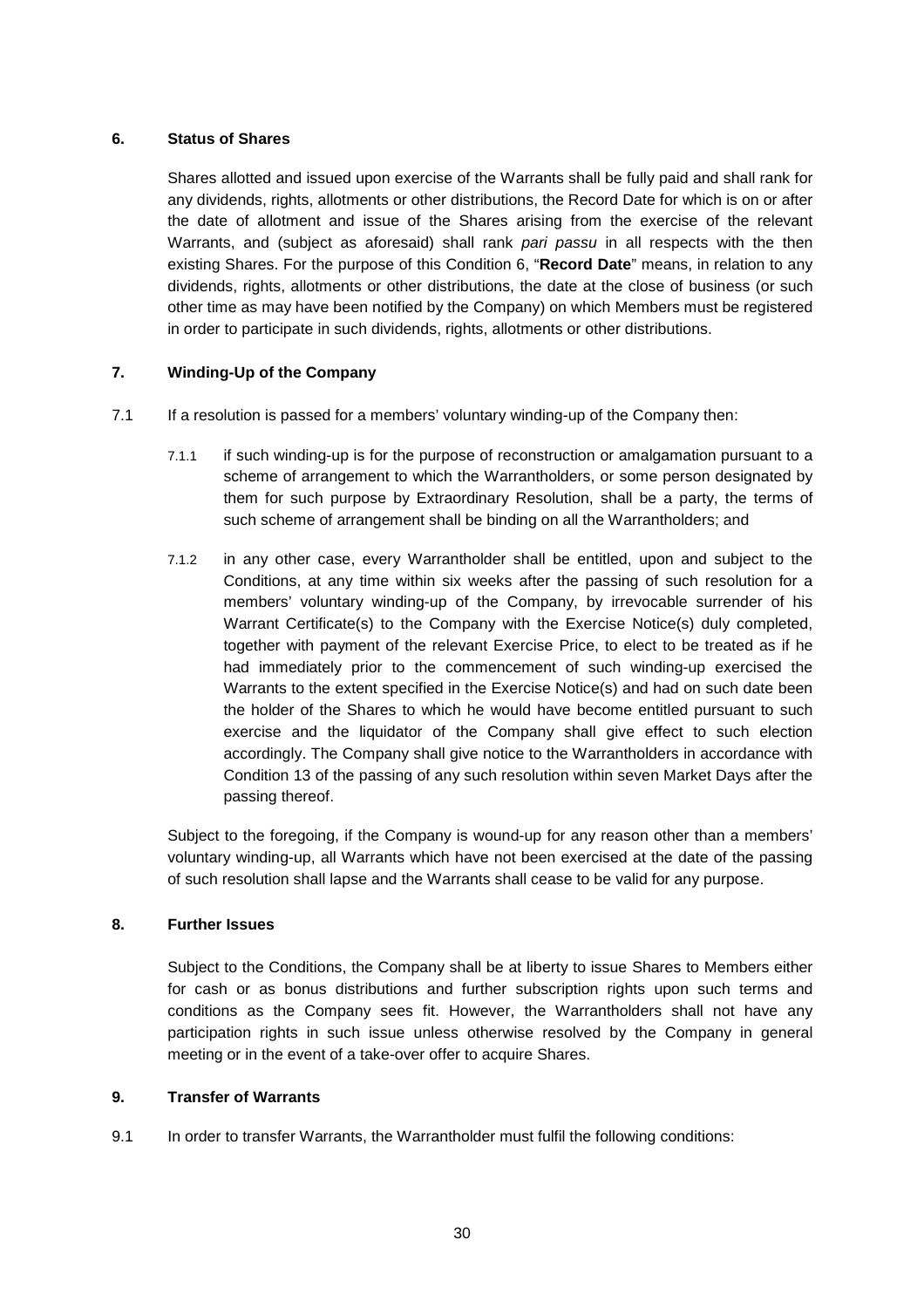- 9.1.1 lodgment during normal business hours of the relevant Warrant Certificate(s) registered in the name of the Warrantholder at the specified office of the Warrant Agent together with an instrument of transfer in respect thereof (the "**Transfer Form**"), in the form approved by the Company, duly completed and signed by or on behalf of the Warrantholder and the transferee and duly stamped in accordance with any law for the time being in force relating to stamp duty, provided that the Company and the Warrant Agent may dispense with requiring the Depository to sign as transferee any Transfer Form for the transfer of Warrants to it;
- 9.1.2 the furnishing of such evidence (if any) as the Warrant Agent may require to determine the due execution of the Transfer Form by or on behalf of the Warrantholder;
- 9.1.3 the payment of the registration fee of S\$2.00 (or such other amount as may be determined by the Company) (subject to goods and services tax at the prevailing rate, if applicable) for every Warrant Certificate issued; and
- 9.1.4 the payment of the expenses of, and the submission of any necessary documents required in order to effect the delivery of, the new Warrant Certificate(s) to be issued in the name of the transferee.
- 9.2 The Warrantholder specified in the Register shall remain the registered holder of the Warrants until the name of the transferee is entered in the Register maintained by the Warrant Agent.
- 9.3 If the Transfer Form has not been fully or correctly completed by the transferring Warrantholder or the full amount of the fees and expenses due to the Warrant Agent has not been paid to the Warrant Agent, the Warrant Agent shall return such Transfer Form to the transferring Warrantholder accompanied by written notice of the omission(s) or error(s) and request the transferring Warrantholder to complete and/or amend the Transfer Form and/or to make the requisite payment.
- 9.4 If the Transfer Form has been fully and correctly completed, the Warrant Agent shall, as agent for and on behalf of the Company:
	- 9.4.1 register the person named in the Transfer Form as transferee in the Register as the registered holder of the Warrant in place of the transferring Warrantholder;
	- 9.4.2 cancel the Warrant Certificate(s) in the name of the transferring Warrantholder; and
	- 9.4.3 issue new Warrant Certificate(s) in respect of the Warrants registered in the name of the transferee.
- 9.5 The executors or trustees of a deceased registered Warrantholder whose Warrants are registered otherwise than in the name of Depository (not being one of several joint holders whose Warrants are registered otherwise than in the name of Depository) and, in the case of the death of one or more of several joint holders, the survivor or survivors of such joint holders, shall be the only person(s) recognised by the Company as having any title to the Warrants registered in the name of the deceased Warrantholder. Such persons shall, on producing to the Warrant Agent such evidence as may be reasonably required by the Warrant Agent to prove their title, and on the completion of a Transfer Form and payment of the fees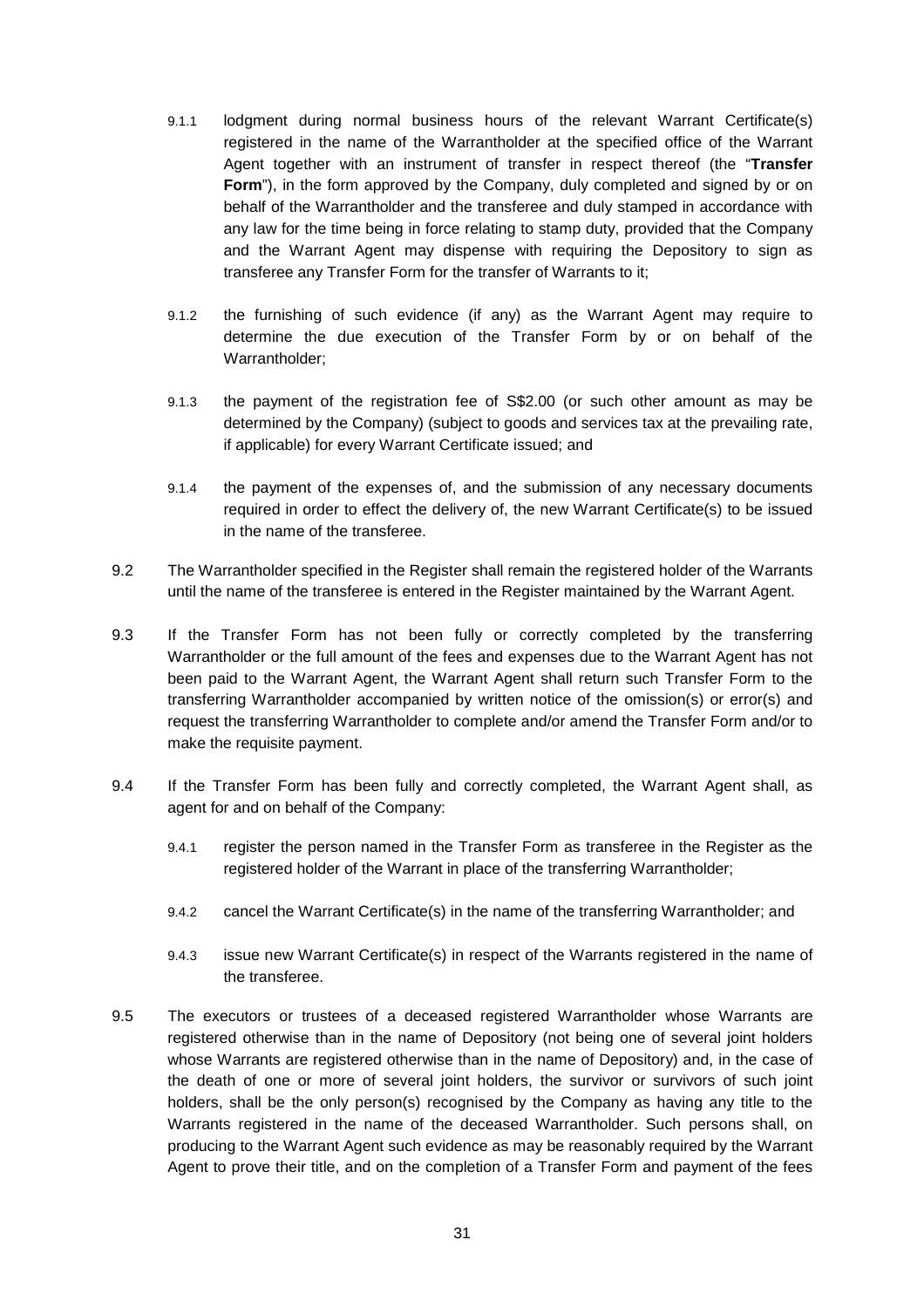and expenses referred to in sub-paragraphs 9.1.3 and 9.1.4 above be entitled to be registered as a holder of the Warrants or to make such transfer as the deceased Warrantholder could have made.

Should the Warrants be registered in the name of the Depository and the Warrants are to be transferred between Depositors, such Warrants must be transferred in the Depository Register by the Depository by way of book entry.

## **10. Replacement of Warrant Certificates**

Should any Warrant Certificate be lost, stolen, destroyed, mutilated or defaced, it may be replaced at the specified office of the Warrant Agent, upon payment by the claimant of the expenses incurred in connection therewith and the replacement fee of S\$2.00 (or such other sum being the replacement fee for the time being, which replacement fee shall not exceed the maximum sum for the time being prescribed by any applicable law) for every Warrant Certificate issued and on such terms as to evidence and indemnity (which shall provide, *inter alia*, that if the allegedly lost, stolen or destroyed Warrant Certificate(s) in respect of the Warrants is subsequently exercised, there will be paid to the Company on demand the market value of the Warrants at the time of the replacement thereof) as the Company may reasonably require. Mutilated or defaced Warrant Certificates must be surrendered before replacements will be issued.

# **11. Warrant Agent not Acting for the Warrantholders**

In acting under the Warrant Agency Agreement, the Warrant Agent is, subject to the terms therein, acting solely as agent for the Company for certain specified purposes, and does not assume any obligation or duty to or any relationship of agency or trust for the Warrantholders.

#### **12. Meetings of Warrantholders and Modification**

12.1 The Instrument contains provisions for convening meetings of the Warrantholders to consider any matter affecting their interests, including the sanctioning by Extraordinary Resolution of a modification of the Warrants or the Instrument. Such a meeting may be convened by the Company or by Warrantholders holding not less than 10 per cent. of the Warrants for the time being remaining unexercised (as defined in the Instrument). The quorum at any such meeting for passing an Extraordinary Resolution shall be two or more persons holding or representing over 50 per cent. of the Warrants for the time being unexercised or, at any adjourned meeting, two or more persons being or representing Warrantholders whatever the number of Warrants so held or represented, except that at any meeting the business of which includes the modification of certain provisions of the Warrants or of the Instrument (including cancelling the subscription rights constituted by the Warrants or changing the Exercise Period), the necessary quorum for passing an Extraordinary Resolution shall be two or more persons holding or representing not less than 75 per cent. or, at any adjournment of such meeting, over 50 per cent. of the Warrants for the time being remaining unexercised. An Extraordinary Resolution duly passed at any meeting of Warrantholders shall be binding on all Warrantholders, whether or not they are present at the meeting. Warrants which have not been exercised but have been lodged for exercise shall not, unless and until they are withdrawn from lodgment, confer the right to attend or vote at, or join in convening, or be counted in the quorum for any meeting of Warrantholders.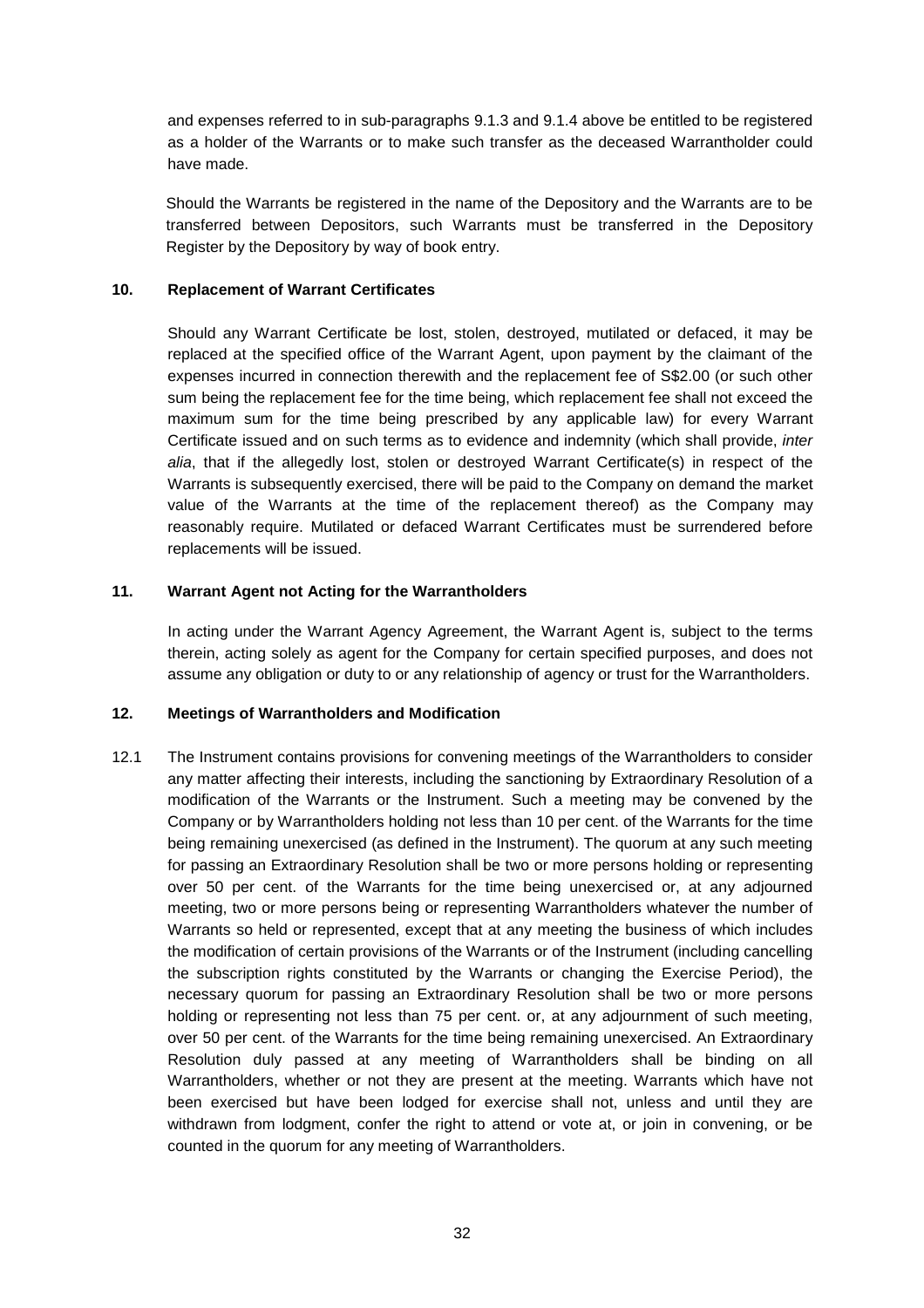- 12.2 The Company may, without the consent of the Warrantholders but in accordance with the terms of the Instrument, effect:
	- 12.2.1 any modification to the Warrants, the Warrant Agency Agreement or the Instrument which, in their opinion, is not materially prejudicial to the interests of the Warrantholders;
	- 12.2.2 any modification to the Warrants, the Warrant Agency Agreement or the Instrument which, in their opinion, is to correct a manifest error or to comply with mandatory provisions of Singapore law; and/or
	- 12.2.3 any modification to the Warrants or the Instrument which, in their opinion, is to vary or replace provisions relating to the transfer or exercise of the Warrants including the issue of Shares arising from the exercise thereof or meetings of the Warrantholders in order to facilitate trading in or the exercise of the Warrants or in connection with the implementation and operation of the book-entry (scripless) settlement system in respect of trades of the Company's securities on the Main Board of the SGX-ST, provided that such modification is not materially prejudicial to the interests of the Warrantholders.

Any such modification shall be binding on the Warrantholders and shall be notified to them in accordance with Condition 13 as soon as practicable thereafter.

- 12.3 Any alteration to the terms and/or conditions of the Warrants after the issue thereof must be approved by the SGX-ST, except where the alterations are made pursuant to the terms and conditions of the Warrants as set out in the Instrument.
- 12.4 Notwithstanding any other provisions as set out in the Instrument, any material alteration to the terms and/or conditions of the Warrants after the issue thereof to the advantage of the Warrantholders and prejudicial to the shareholders of the Company must be approved by the shareholders in general meeting, except where the alterations are made pursuant to the terms and conditions of the Warrants.

#### **13. Notices**

- 13.1 All notices to Warrantholders will be valid if published in a daily English language newspaper of general circulation in Singapore. If at any time publication in such newspaper is not practicable, notices will be valid if published in such other manner as the Company, with the approval of the Warrant Agent, shall determine. Any such notice shall be deemed to have been given on the date of such publication or, if published more than once or on different dates, on the first date on which publication is made.
- 13.2 The Company shall, not later than one month before the Expiration Date, give notice to the Warrantholders in accordance with this Condition 13, of the Expiration Date and make an announcement of the same to the SGX-ST. The Company shall also, not later than one month before the Expiration Date, take reasonable steps to notify the Warrantholders in writing of the Expiration Date and such notice shall be delivered by post to the addresses of the Warrantholders as recorded in the Register or, in the case of Warrantholders whose Warrants are registered in the name of the Depository, their addresses as shown in the records of the Depository. Proof of posting or despatch of any notice shall be deemed to be proof of receipt on the next Business Day after posting.